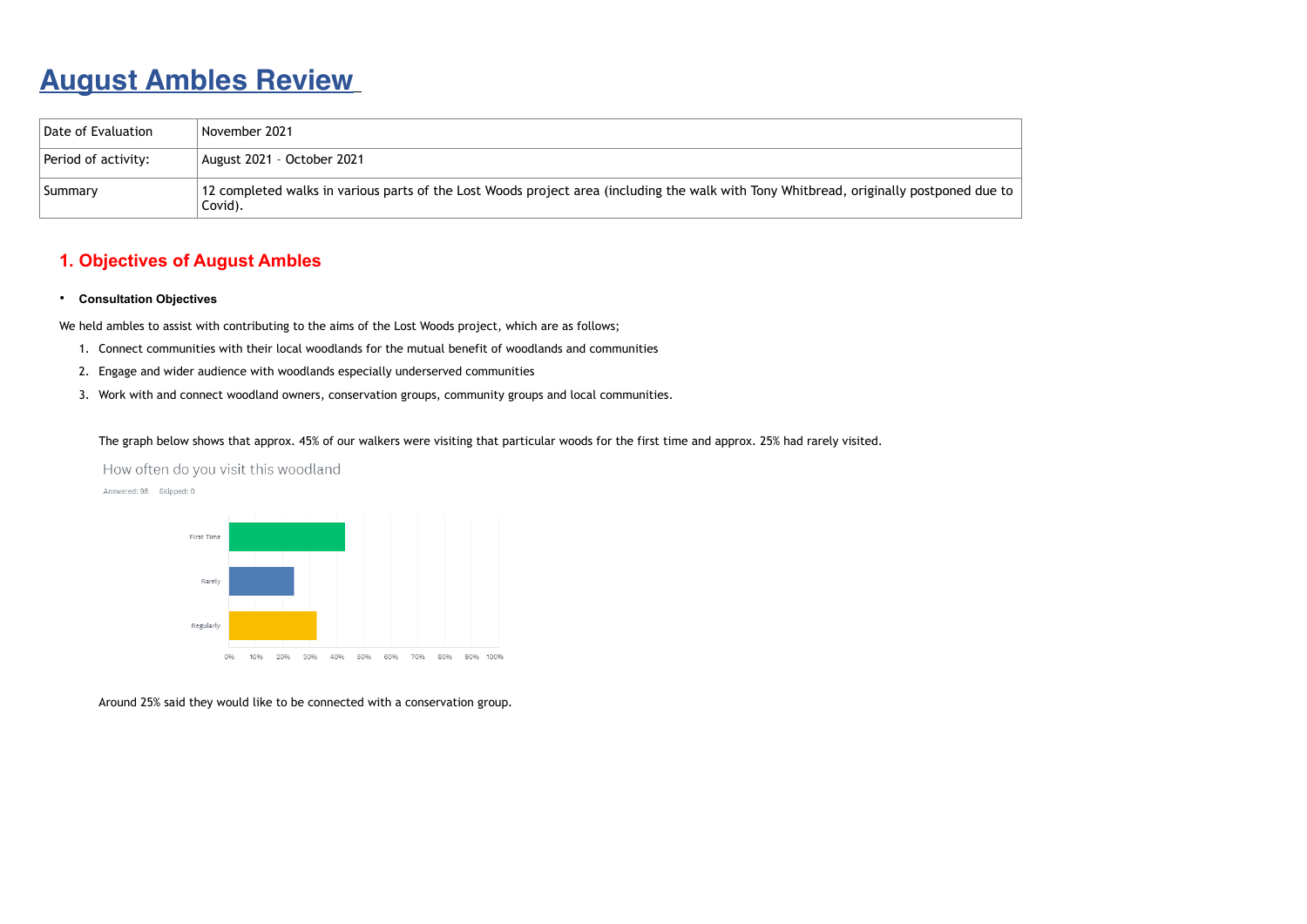#### Would you like to be put in touch with your local conservation group?





For the development stage, the ambles were held to contribute to the following;

- 1. Run community engagement events, consultations and surveys to garner interest, evidence need and identify users and non-users of woodland
- 1. Build up contacts within the area who will help improve reach into the more vulnerable and harder to reach (HTR) sectors of communities.
- 2. Identify up to 3<sup>\*</sup> groups or locations with differing social, demographic or organisational contexts to pilot differing approaches to community engagement for the project.

- 1) Test approach for engaging both woodland and non-woodland users.
	- Of those that attended and completed the cards, only one person stated that they were less happy after, but she qualified it by stating that she was worried about how humans are not helping the environment. The remainder all stated that their mood was improved.
- 2) Consult on how people would like activities to be developed and what activities they would like included in the project.
- We have results from the AA cards see appendix  $3 64$  cards were input into Survey monkey
- 3) Spark interest in becoming more involved in the project
	- 16 people indicated on the AA cards that they would like to be put in touch with their local conservation group
	- 1 person stated that they could teach Led Woodland Walks

#### Aims of the Ambles

### **2. Consultation - Brief description of the methodologies used**

• At the beginning of each walk, we introduced the Lost Woods and explained what it was about. We asked walkers if they would complete a short survey at the end of the walk. (The AA cards mentioned above).

We collected the cards and uploaded the responses to Survey Monkey.

- We also spoke individually to many of the participants
- We also asked partners, for example walk leaders, for their views on strengths and weaknesses etc
- We analysed metrics from social media
- We reviewed analytics on where participants came from / how they knew about us
- When the Ambles were complete, we held a lessons learnt workshop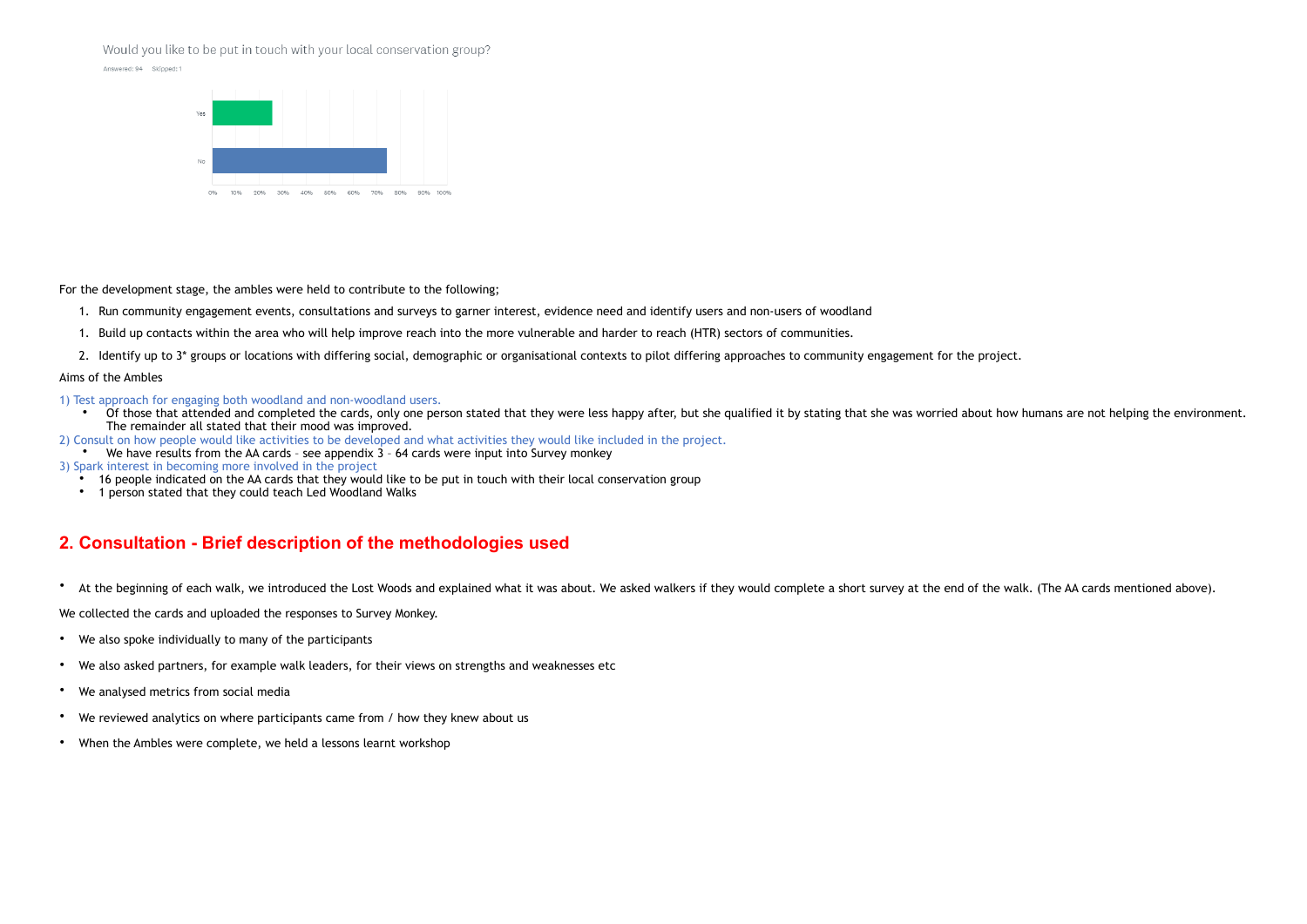## **3. Summary of Main Results**

- Overall, this was a successful methodology to reach local people interested in woodlands
- 15 seems to be about the maximum optimal number so it is not a way to reach large numbers of the public
- Each Walk needs significant time to plan and follow up. And next time we should spend more time with the Leader to get the message across
- It was time-intensive to organise. We begun four months in advance.
- The word Ambles worked well
- The walks created lots of information on requested activities, i.e., it was a good consultation methodology
- In stage 2 we will have time for follow-up. The walks are only really a success when we have followed up on enquiries/expressions of interest.
- In Stage 2 we should develop more walks led by local groups and volunteers, for enhanced sustainability and success
- Eventbrite is very good

#### PAYMENT –

- Most of our events were free. After reviewing the evidence, we are not opposed to low-cost paid events (e.g., £3).
- We decided the 'Forest Bathing' / private sector walks were too expensive, and we would not repeat.
- Next time we should absorb the cost of the Eventbrite ourselves and not pass it onto the attendee.

- This year we focussed a lot on Facebook posts before a walk to try to attract people.
- Next time also put FB posts after the walk, with local photo/local people. Those attract a lot of interest
- Next year we won't have all the difficulties of Covid, (we hope) which caused us all sorts of difficulties, and lower attendance
- We did a lot of digital promotion. Next time we should ALSO promote locally, in 'old media' ways, e.g., posters on notice boards.

WHO? – August Ambles predominantly attract WU (Woodland users). It did not attract NWU (non-woodland users).

- In general, l they did not attract underserved communities although some attendees had physical/mobility constraints.
- Other attendees said they were attending today because of the solidarity/safety of the group. So that is reaching underserved to an extent.

#### **PUBLICITY**

#### NEXT TIME

- A wheelchair accessible walk
- A more vigorous 'exercise walk' (hosted by the Ramblers)
- A walk with a deaf signer.
- A training walk with our Woodland and Conservation (W&C) groups so that volunteers and leaders can practice the skills
- Twelve in one month is too many if we have other activities at the same time
- August not necessarily the best month
- In Stage two try to build an annual event and an annual following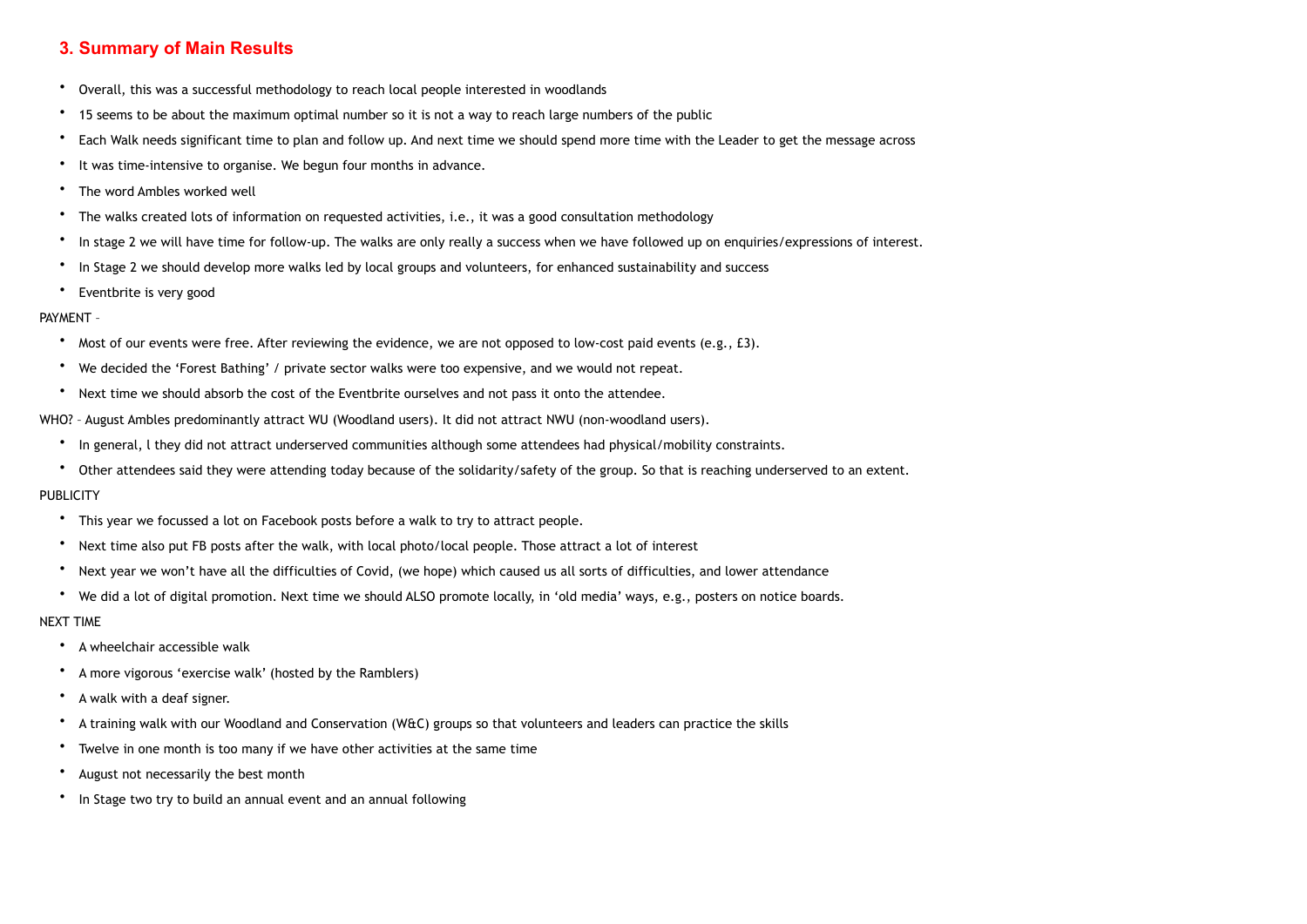# **4. Detailed discussion and review by walk and by many stakeholders**

| Leads for further<br>engagement                       |  |
|-------------------------------------------------------|--|
|                                                       |  |
| Builds relationship<br>with Tottington<br>Woodlanders |  |
|                                                       |  |
|                                                       |  |
|                                                       |  |
|                                                       |  |
|                                                       |  |
|                                                       |  |
|                                                       |  |
|                                                       |  |
|                                                       |  |
|                                                       |  |
|                                                       |  |

| Amble                                                                           | How<br>many<br>came | Eventbrite<br>page views (EB)<br>Facebook page<br>views (FB) | Who attended?<br>Who didn't                      | Where did they come from                                                                                                                                                                        | Location and topic of<br>the Amble                                                 | Walk leader.<br>Style-<br>Feedback from them.                                                                                                                                                                                                                                                                                                                                                                                                                                                                                                                                                                                                                                                                                                                                                                                                                                                                                                                                                                                                                                                                                                                          | Leads for further<br>engagement                       |
|---------------------------------------------------------------------------------|---------------------|--------------------------------------------------------------|--------------------------------------------------|-------------------------------------------------------------------------------------------------------------------------------------------------------------------------------------------------|------------------------------------------------------------------------------------|------------------------------------------------------------------------------------------------------------------------------------------------------------------------------------------------------------------------------------------------------------------------------------------------------------------------------------------------------------------------------------------------------------------------------------------------------------------------------------------------------------------------------------------------------------------------------------------------------------------------------------------------------------------------------------------------------------------------------------------------------------------------------------------------------------------------------------------------------------------------------------------------------------------------------------------------------------------------------------------------------------------------------------------------------------------------------------------------------------------------------------------------------------------------|-------------------------------------------------------|
| Tottington<br>woods<br>(Torrential<br>rain that<br>morning, $\theta$<br>floods) | $\mathbf{1}$        | 66 (EB)<br>2,678 (FB)                                        | Joe Downie attended<br>Balint Marjai (x2) didn't | Arundel - Male 35 - 44 years<br>old Volunteered for Arundel<br>Wetland Centre - will move to<br>Wales to intern at Centre for<br>Alternative Technology<br>(interest in woodland<br>management) | Tottington - Small<br>Dole<br>Why we cut down<br>trees and benefits to<br>wildlife | Malcolm had prepared before, doing<br>a walk around and had notes with<br>him - shame only one person turned<br>up<br>Malcom and Helen Knight<br>1. Do you have any comments on<br>the publicity?<br>2. What was your opinion on the<br>numbers of attendees?<br>3. Did you enjoy the walk?<br>4. Did you think it was useful?<br>5. Is there anything we should<br>change if we did the Ambles<br>again?<br>1. Most of the publicity I saw was<br>through our own Facebook page.<br>Given that we kept our membership<br>informed it may not have reached a<br>much wider audience.<br>2. Dismal! It was a wet day and only<br>one person attended beyond the<br>Lost Woods staff.<br>3. Very much.<br>4. Certainly useful.<br>a. We connected with the<br>Lost Woods staff.<br>b. It gave us practice<br>following Covid of leading walk and<br>talk sessions.<br>c. Perversely, the poor<br>response reflected our previous<br>experiences, and was reassuring<br>that we had not been getting things<br>wrong.<br>5. This is a conundrum we have<br>worked with for years, and never<br>found a satisfactory solution. I think<br>you can just keep plugging away. | Builds relationship<br>with Tottington<br>Woodlanders |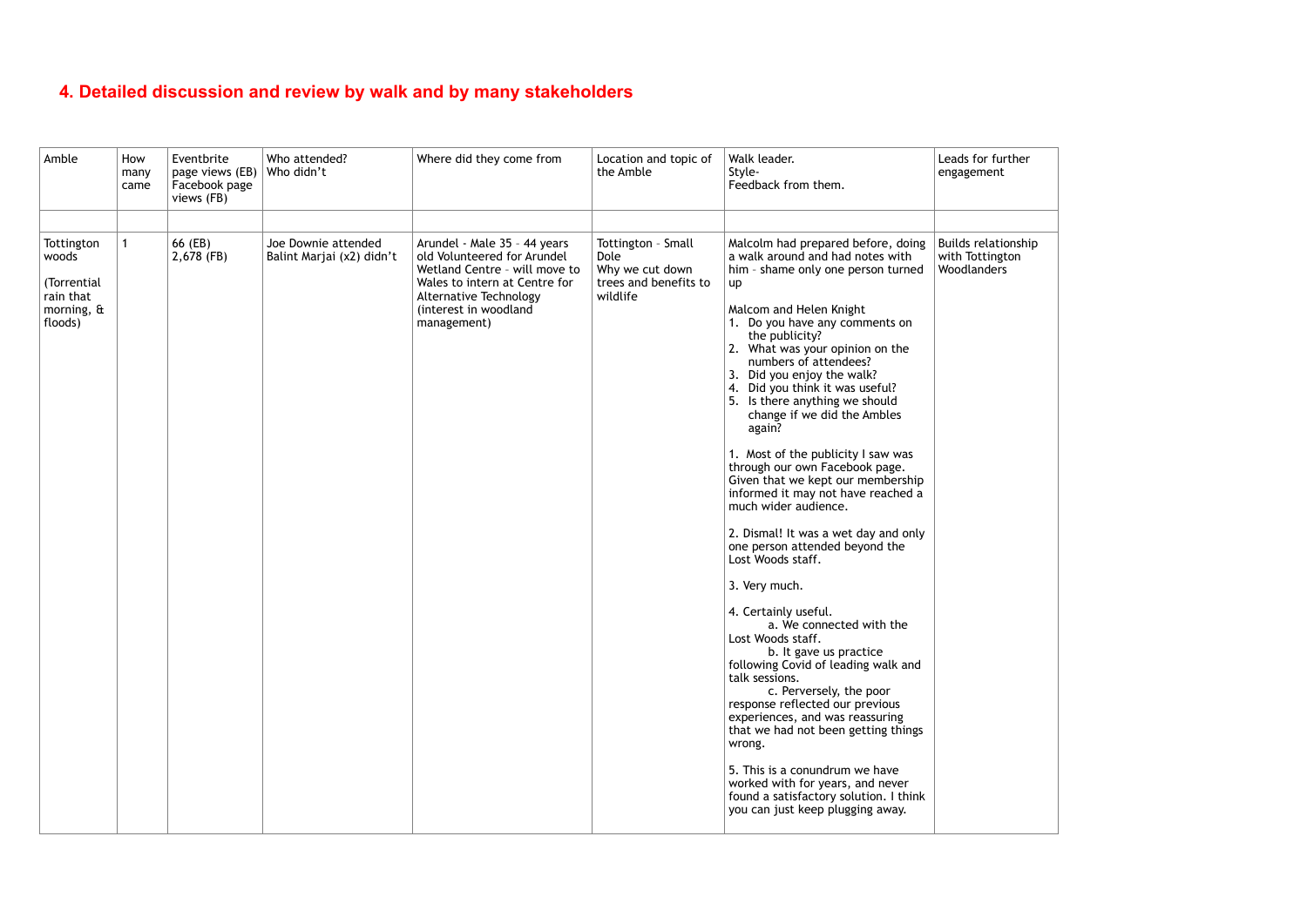| Mens SWT<br>It is being<br>re-run on 7<br>October,<br>same place,<br>person etc. | $\overline{0}$ | 252 (EB)<br>1164 (FB)                                                                                                                                              | Postponed due to covid.<br>7/15 tickets booked<br>Eventually held and 13<br>people attended.                                                                                                                                                                   | The Mens -<br>Billingshurst<br>A Wander through the<br>wild wood                   | Dr Tony Whitbread                                                                                                                                                                                                                                                                                                                                                                                                                                                                                                                                                                                                                                                                                                                         | Partnership working<br>with SWT<br>Tony's knowledge<br>was appreciated by<br>the walkers.<br>Potential to have<br>knowledgeable walk<br>leaders to run our<br>walks. |
|----------------------------------------------------------------------------------|----------------|--------------------------------------------------------------------------------------------------------------------------------------------------------------------|----------------------------------------------------------------------------------------------------------------------------------------------------------------------------------------------------------------------------------------------------------------|------------------------------------------------------------------------------------|-------------------------------------------------------------------------------------------------------------------------------------------------------------------------------------------------------------------------------------------------------------------------------------------------------------------------------------------------------------------------------------------------------------------------------------------------------------------------------------------------------------------------------------------------------------------------------------------------------------------------------------------------------------------------------------------------------------------------------------------|----------------------------------------------------------------------------------------------------------------------------------------------------------------------|
| <b>Butchers</b><br>wood                                                          | 8              | Advertised by<br>the Woodland<br><b>Trust</b>                                                                                                                      | <b>Robert Laslett</b><br>Philippa King<br>Peter Gardner<br>Josephine Caulfield<br>Les Gunbie<br>Liz Edmunds<br>Ali Leftwich<br>Simon Leftwich<br>Amanda Felix                                                                                                  | Butchers Wood -<br><b>Hassocks</b><br>"Action for Ash"                             | Phil Truluck- Phil's style was light<br>and humorous despite the weighty<br>topic. Informative but engaging. J                                                                                                                                                                                                                                                                                                                                                                                                                                                                                                                                                                                                                            | Partnership working<br>with WT<br>I believe the local<br>vols group was<br>strengthened. They<br>had some new<br>potential vols                                      |
| Tilley's<br>Copse                                                                | $\mathbf{1}$   | 102<br>(This event was<br>limited to the<br><b>Hurst Meadows</b><br>working group<br>until 3 days<br>before the<br>event, where it<br>was opened to<br>the public) | Booked<br>Will Spankie<br>John Moore-Bick<br><b>Alison Chivers</b><br>John Lowman<br>Claire Majsai<br>Michael Clemens (x2)<br>Donna Willis<br>Marielle Carr (x2)<br>Rowena Ganguli booked<br>but could not attend.<br>Lauren Finch turned up<br>speculatively. | Tilley's Copse -<br>Hurstpierpoint<br>Woodland<br>management - threats<br>& issues | Mail from Graham<br>"It was a great networking<br>opportunity to facilitate<br>discussion between local<br>community residents,<br>stakeholders and parish<br>councillors about what they want<br>the woodland to be and do in the<br>future; there was a genuine<br>sense of enthusiasm. This is<br>exactly the kind of work the<br>project is seeking to facilitate<br>and then carry on supporting with<br>training and guidance. Local<br>resident Lauren who has a<br>chainsaw licence will be a great<br>asset to any future community<br>volunteer group. John Moore also<br>attended from Plumpton College;<br>they are located 7 miles east of<br>the site and they do land-based<br>Further and Higher Education<br>courses). " | <b>Potential Volunteers</b><br>- Lauren Finch,<br>Marielle Carr, Jeff<br>Carr, Steve Witchell                                                                        |

| Partnership working<br>with SWT                                                                                                   |  |
|-----------------------------------------------------------------------------------------------------------------------------------|--|
| Tony's knowledge<br>was appreciated by<br>the walkers.<br>Potential to have<br>knowledgeable walk<br>leaders to run our<br>walks. |  |
| Partnership working<br>with WT                                                                                                    |  |
| I believe the local<br>vols group was<br>strengthened. They<br>had some new<br>potential vols                                     |  |
| <b>Potential Volunteers</b><br>- Lauren Finch,<br>Marielle Carr, Jeff<br>Carr, Steve Witchell                                     |  |
|                                                                                                                                   |  |
|                                                                                                                                   |  |
|                                                                                                                                   |  |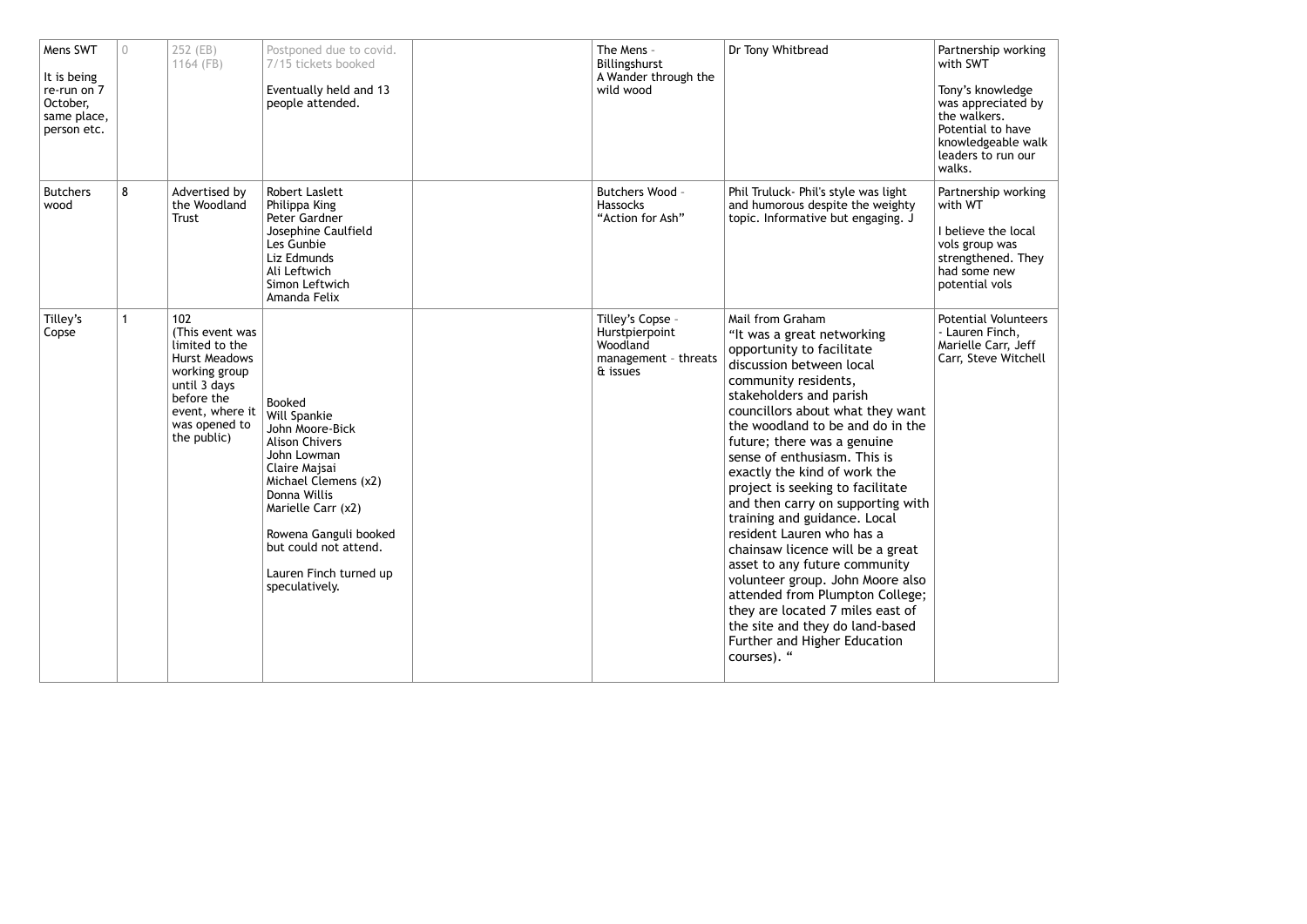| Costells<br>wood | 16 | Advertised by<br>the Woodland<br>Trust<br>208 (FB) |                                                                                                                                                                                               | Lewes, Kingston, Hassocks,<br>Bolney amongst others                                                                                                                                                                                                     | Costells Wood -<br>Scaynes Hill -<br>management of<br>ancient woodland and<br>wildlife | Phil said how he appreciated that it<br>was an amble, just what he needed<br>during a very busy time in his job.                                   | The question is,<br>because most of<br>them were not local,<br>will the local group<br>have been<br>strengthened or not?                                                                                                         |
|------------------|----|----------------------------------------------------|-----------------------------------------------------------------------------------------------------------------------------------------------------------------------------------------------|---------------------------------------------------------------------------------------------------------------------------------------------------------------------------------------------------------------------------------------------------------|----------------------------------------------------------------------------------------|----------------------------------------------------------------------------------------------------------------------------------------------------|----------------------------------------------------------------------------------------------------------------------------------------------------------------------------------------------------------------------------------|
|                  |    |                                                    | Lyle McElderry<br>Graeme de Lande Long<br>Fran Rawlinson<br>Ken Whitehouse<br><b>Alison Hollands</b><br>Suzi Lock<br>John Lace<br>Laura Stevens-Smith<br>Colin and Judith Staff<br>John Green |                                                                                                                                                                                                                                                         |                                                                                        |                                                                                                                                                    | Very unlikely I think<br>No-one showed any<br>interest in the<br>volunteering that<br>was mentioned or<br>asked about it. One<br>lady has a wood in<br>Bolney and I gave<br>her my details but<br>she hasn't been in<br>contact. |
| Family Fun       | 9  | 68 (EB)<br>794 (FB)                                | Booked<br>Bernadett Simmons (x6)<br>Krysia Rawlinson (x3)<br>Nikki Chapman-Howe<br>Balint Marjai (x2)<br>I believe that all<br>attended apart from<br>Balint?                                 | 2 Families<br>Booked on together<br>1 x parent $+$ 2 children. They<br>heard about it by word of<br>mouth partly. One family knew<br>the common<br>1 x parent + 2 children /<br>grandparents + sister (visiting)<br>Both families came from<br>Shoreham | Ditchling Common -<br>Wivelsfield<br>Family Fun walk and<br>picnic                     | Karen Laver<br>Very well prepared, made families<br>feel welcome.<br>They enjoyed the dos and don'ts of<br>dog game which was a good<br>icebreaker | <b>Both families</b><br>seemed to really<br>enjoy the event and<br>one mentioned that<br>the word ambles<br>appealed to her.<br>They enjoyed<br>learning about the<br>oak tree, and I think<br>would come to<br>further events.  |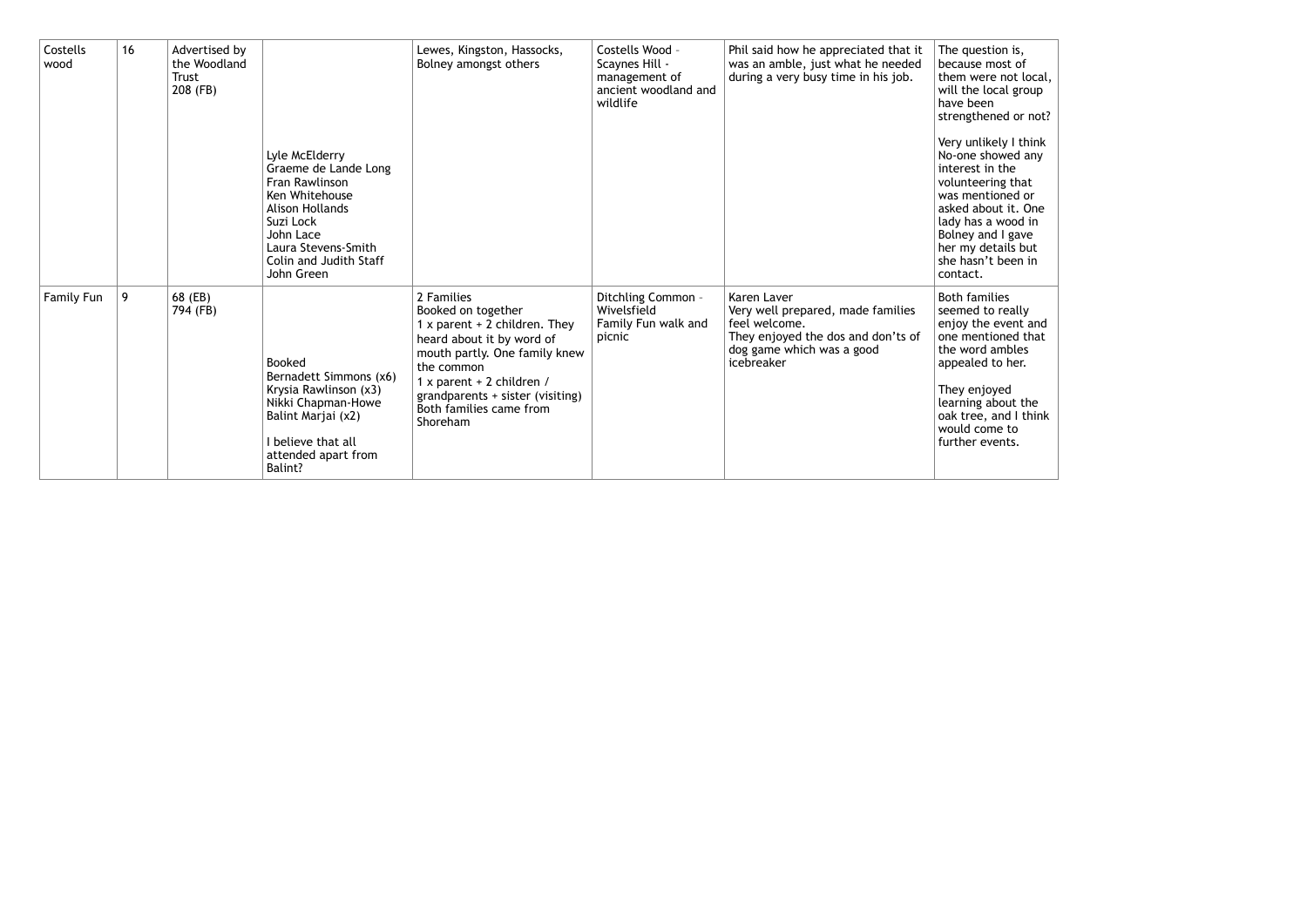| Wonder of<br>Woods Mill 1   | 20                             | 109 (EB)<br>2761 (FB) | Fully Booked;<br>Helen Perry (x2)<br>Gillian Perry (x2)<br>Lyle McElderry<br>Marylin Thomas<br>Mandy Boote<br>Barry Reynolds (x2)<br>Angela Corney (x2)<br>Jeannie Flynn (x2)<br>Christian Moffatt (x2)<br>Jane Tomlinson (x2)<br>Kat Fernand (x3) | Plenty of the attendees had<br>heard of Blencowe. They were<br>a knowledgeable crowd who<br>had been on other similar<br>walks                                                                  | Woods Mill - Henfield<br>The Wonder of Woods<br>Mill                   | Michael Blencowe<br>Very Knowledgeable<br>Captivating<br>Right number of people / any larger<br>would have struggled to see and<br>hear<br>Do you have any comments<br>1)<br>on the publicity?<br>No. All seemed fine and certainly<br>worked<br>What was your opinion on<br>the numbers of attendees?<br>Perfect. We try to limit the group<br>sizes as we find that above a certain<br>number (20) the group becomes<br>harder to manage and communicate<br>with. This also affects the<br>enjoyment of the attendee.<br>Did you enjoy the walk?<br>3)<br>Yes. It was good to be out leading<br>events again. Something I enjoyed<br>was meeting a new audience. As<br>SWT advertises through their own<br>social media channels etc we often<br>get the same people attending<br>regular events. It was nice to meet a<br>new group - many of whom had not<br>attended a walk at this reserve<br>before. It was also great to have<br>assistance from the Lost Woods<br>team both in promotion and on the<br>say when having someone to 'check<br>in' attendees, act as back markers<br>or take photos took pressure off me<br>and allowed me to focus on leading<br>the walk.<br>Did you think it was useful?<br>4)<br>Yes, hopefully I was able to raise the<br>profile of woodlands in the region,<br>their management and wildlife and<br>contribute to the aims of the<br>project<br>Is there anything we should<br>change if we did the Ambles again?<br>No. | Partnership wor<br>with SWT<br>Useful conversa<br>with Kat Fernan<br>who is keen to v<br>on future wellbe<br>events                                                                                                                               |
|-----------------------------|--------------------------------|-----------------------|----------------------------------------------------------------------------------------------------------------------------------------------------------------------------------------------------------------------------------------------------|-------------------------------------------------------------------------------------------------------------------------------------------------------------------------------------------------|------------------------------------------------------------------------|-----------------------------------------------------------------------------------------------------------------------------------------------------------------------------------------------------------------------------------------------------------------------------------------------------------------------------------------------------------------------------------------------------------------------------------------------------------------------------------------------------------------------------------------------------------------------------------------------------------------------------------------------------------------------------------------------------------------------------------------------------------------------------------------------------------------------------------------------------------------------------------------------------------------------------------------------------------------------------------------------------------------------------------------------------------------------------------------------------------------------------------------------------------------------------------------------------------------------------------------------------------------------------------------------------------------------------------------------------------------------------------------------------------------------------------------------------------------------|---------------------------------------------------------------------------------------------------------------------------------------------------------------------------------------------------------------------------------------------------|
| Story telling<br>(Paid. £3) | $7 +$<br>Will's<br>family<br>4 | 70 (EB)<br>867 (FB)   | Booked:<br>Rosie Flower (x2)<br>Sarah Slight (x2)<br>Jonathan Badcock (x3)                                                                                                                                                                         | Families from Worthing,<br>Shoreham and Hurstpierpoint.<br>All with one child and Will's<br>partner and children. One<br>family (from Hurstpierpoint)<br>found out the day before from<br>Will. | Woods Mill - Henfield<br>Story telling walk with   Laver<br>Will Ewart | Will Ewart and organised by Karen                                                                                                                                                                                                                                                                                                                                                                                                                                                                                                                                                                                                                                                                                                                                                                                                                                                                                                                                                                                                                                                                                                                                                                                                                                                                                                                                                                                                                                     | Possibly the lady<br>from HPP who w<br>very knowledge<br>about flora and<br>fauna, I mention<br>the HPP group t<br>her, she had hea<br>one person.<br>She might make<br>good person to<br>accompany a wa<br>for families, but<br>didn't volunteer |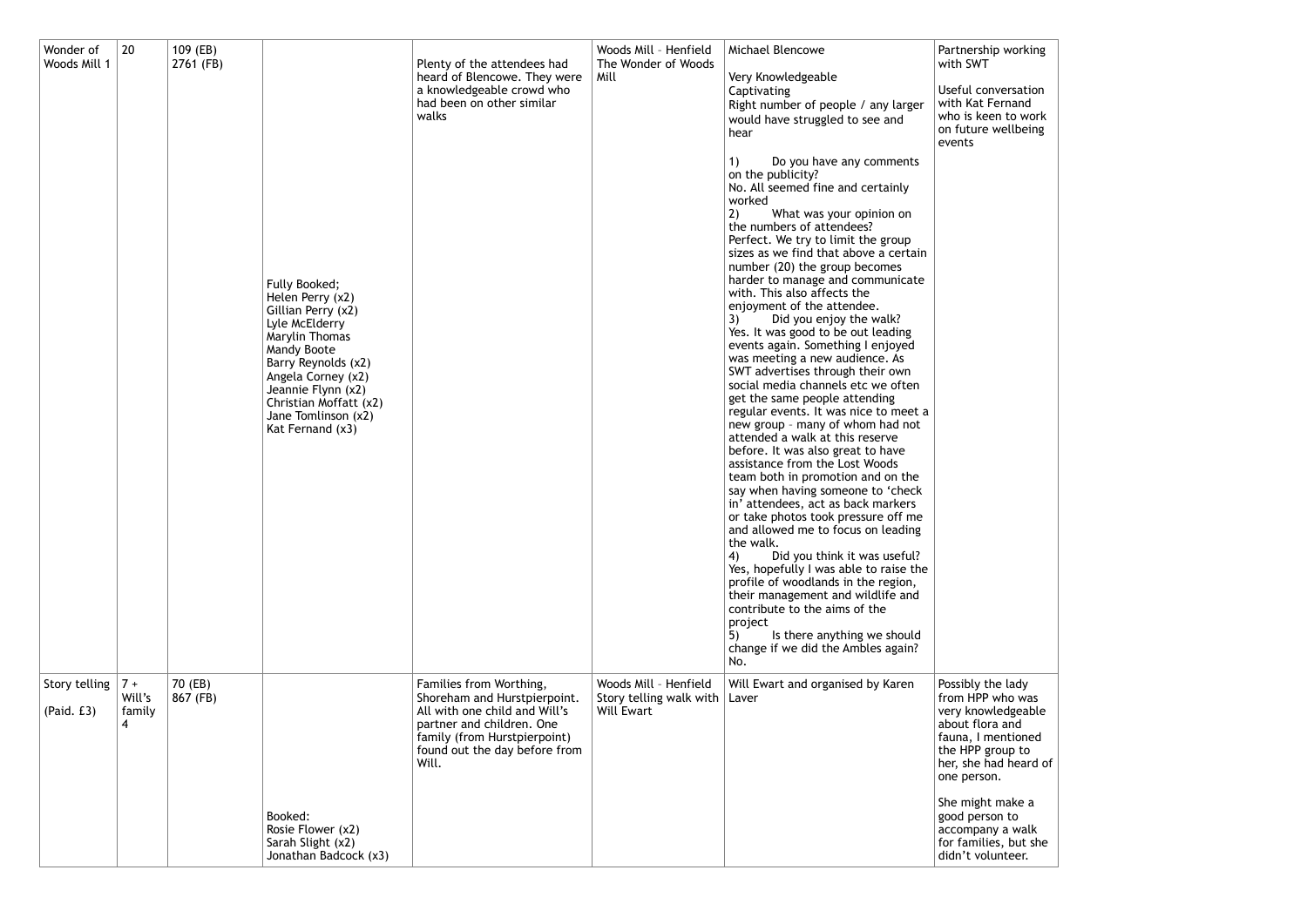| Wild in<br>Washington<br>Note that<br>Washington<br>is a small<br>place | None |                       | This event was<br>disappointingly<br>unsuccessful. No-one<br>firmed up so the event<br>did not happen. Our role<br>in this day was only<br>publicity for an event<br>organised by a local<br>group. This was one of<br>the few events where we<br>did not even set up an<br>Eventbrite, we just gave<br>the email of the<br>organiser.<br>Therefore, our learning<br>is:<br>Our publicity 'machine' is<br>not sufficient to bring<br>people to this sort of<br>event (at least in August,<br>in Washington)<br>The paid BN1 advert<br>(reaching a Brighton<br>audience) did not pay<br>off.<br>We should probably have<br>set up an Eventbrite. |                                                                         |                                                                           | From Emma the local organiser-<br>"Sadly, our day wasn't attended and<br>we heard no response at all from<br>your advert, there was a couple<br>from our Facebook advertising but<br>no shows on the day. We are just<br>sitting with it and working out<br>possible changes to make it more<br>appealing!<br>From your experience does charging<br>for activities make them more<br>attended we were just<br>considering this, because of the no<br>shows. thinking that they had not<br>paid anything, so it didn't matter.<br>Any other tips would be amazing.<br>Thank you for your support" |                                                                                                                                                                                                                                                 |
|-------------------------------------------------------------------------|------|-----------------------|-------------------------------------------------------------------------------------------------------------------------------------------------------------------------------------------------------------------------------------------------------------------------------------------------------------------------------------------------------------------------------------------------------------------------------------------------------------------------------------------------------------------------------------------------------------------------------------------------------------------------------------------------|-------------------------------------------------------------------------|---------------------------------------------------------------------------|--------------------------------------------------------------------------------------------------------------------------------------------------------------------------------------------------------------------------------------------------------------------------------------------------------------------------------------------------------------------------------------------------------------------------------------------------------------------------------------------------------------------------------------------------------------------------------------------------|-------------------------------------------------------------------------------------------------------------------------------------------------------------------------------------------------------------------------------------------------|
| Wonder of<br>woods Mill 2                                               | 17   | 108 (EB)<br>2598 (FB) | Booked:<br>Tony Hollman<br>Hannah Paradise<br><b>Bryony Hawkins</b><br><b>Nicky Scott</b><br>Lynn Staff<br>John Lace (x2)<br>Den Barrett<br>Katherine Green<br>Emily O'Brien<br>Carol White (x2)<br>Alice Denny<br>Joe Downie<br>Ann Blakelock<br>All attended                                                                                                                                                                                                                                                                                                                                                                                  | Steyning<br>Lewes<br><b>Brighton</b><br>6 attendees were SWT<br>members | Woods Mill - Henfield<br>The Wonder of<br>Woodsmill2 with<br>James Duncan | James Duncan<br>Very Knowledgeable<br>Captivating<br>Right number of people / any larger<br>would have struggled to see and<br>hear                                                                                                                                                                                                                                                                                                                                                                                                                                                              | Hannah Paradis<br><b>Bryony Hawkins</b><br>Alice Denny all<br>indicated they<br>like to voluntee<br>Lynn Staff maile<br>say she had joir<br>SWT following t<br>walk<br>Partnership wor<br>with SWT<br>Connection witl<br><b>Greening Steyni</b> |

| Hannah Paradise,<br>Bryony Hawkins and<br>Alice Denny all<br>indicated they would<br>like to volunteer. |  |
|---------------------------------------------------------------------------------------------------------|--|
| Lynn Staff mailed to<br>say she had joined<br>SWT following this<br>walk                                |  |
| Partnership working<br>with SWT                                                                         |  |
| Connection with<br><b>Greening Steyning</b>                                                             |  |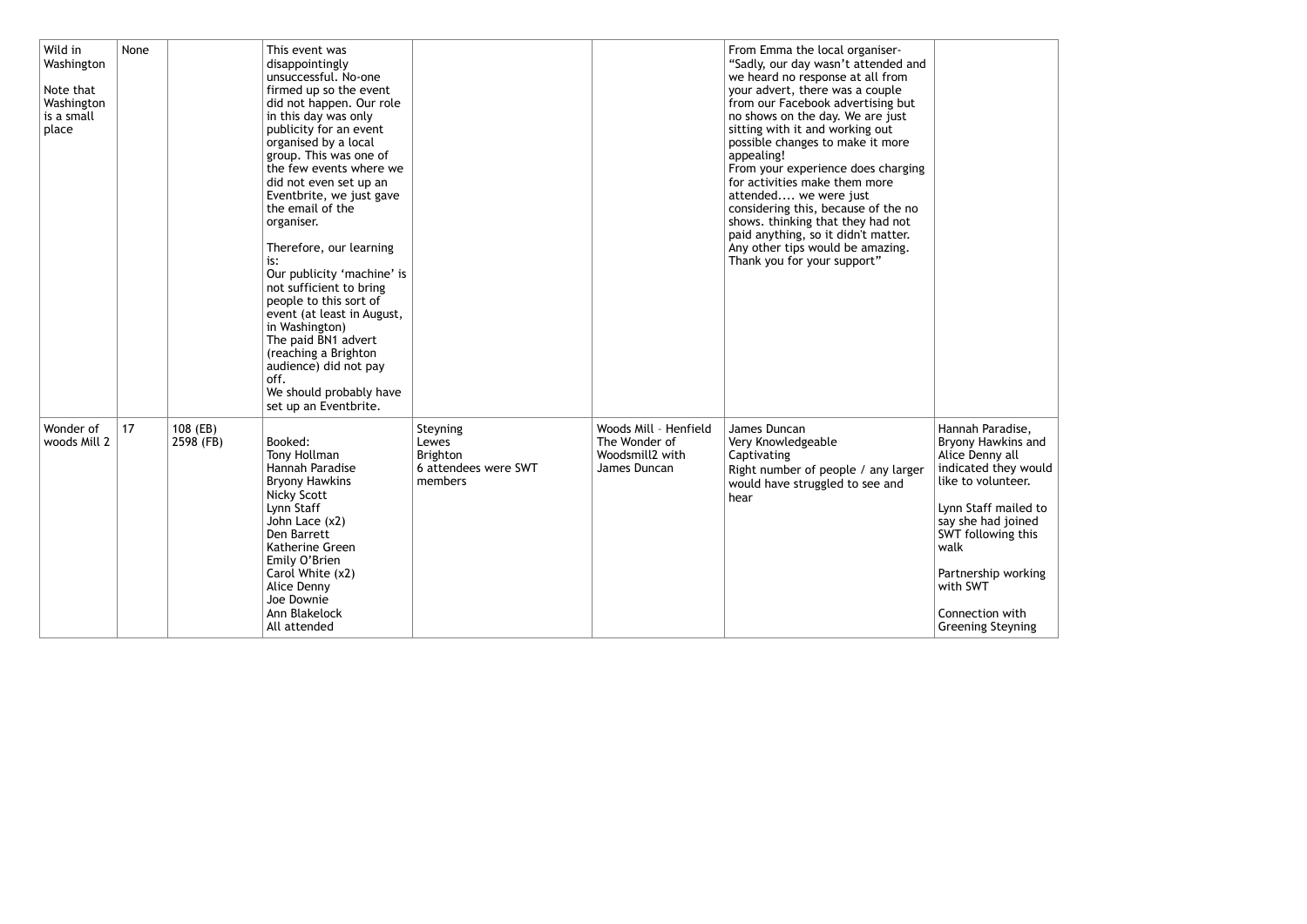| Mental<br>health walk<br>and talk          |             | 138 (EB)<br>5930 (FB)                                                                                                                                                                                  | 0 attendees<br>7 booked<br>Max $SM(x3)$<br>Caroline Whiteman<br><b>Beverley Fleet</b><br>Sara Pankhusrt (x2)                                                                                                                                                                                                                                                                                                                                                                                                                                                                                                                                                                                                        | <b>Bedelands Nature</b><br>Reserve - Burgess Hill<br><b>Wellbeing Walk</b> | <b>Julia Gillick</b><br>"I was reflecting on yesterday and<br>thought it might be helpful to<br>mention a comparative event I ran<br>this summer, which was a series of<br>walks for people with hidden<br>disabilities. In order to guarantee<br>attendance for those events, I<br>advertised really widely via<br>existing organisations involved in MH<br>services, then had to engage with<br>each participant via email, follow up<br>with 2 or 3 messages as the date<br>approached, provide support with<br>transport, text them individually the<br>night before etc and even then some<br>of them didn't show up!<br>I think these populations (i.e., those<br>with mental health issues) are tricky<br>to reach because motivation and<br>confidence might be lacking, and<br>there can be a perception of too<br>many barriers to coming along for an<br>outdoors event. Just my thoughts.<br>So, if we did try to re-arrange this<br>event, I think it'd be worth really<br>considering how best to engage<br>those people who really need the<br>intervention." | No- Need far me<br>engagement wit<br>people who boo<br>check in and ph<br>call,<br>Need to review<br>information as t<br>were wo many<br>people who lool<br>didn't book<br>Julia's approach<br>would be good t<br>group who alrea<br>know each othe<br>perhaps the wri<br>was a bit too in<br>for individuals. |
|--------------------------------------------|-------------|--------------------------------------------------------------------------------------------------------------------------------------------------------------------------------------------------------|---------------------------------------------------------------------------------------------------------------------------------------------------------------------------------------------------------------------------------------------------------------------------------------------------------------------------------------------------------------------------------------------------------------------------------------------------------------------------------------------------------------------------------------------------------------------------------------------------------------------------------------------------------------------------------------------------------------------|----------------------------------------------------------------------------|------------------------------------------------------------------------------------------------------------------------------------------------------------------------------------------------------------------------------------------------------------------------------------------------------------------------------------------------------------------------------------------------------------------------------------------------------------------------------------------------------------------------------------------------------------------------------------------------------------------------------------------------------------------------------------------------------------------------------------------------------------------------------------------------------------------------------------------------------------------------------------------------------------------------------------------------------------------------------------------------------------------------------------------------------------------------------|----------------------------------------------------------------------------------------------------------------------------------------------------------------------------------------------------------------------------------------------------------------------------------------------------------------|
| Forest<br>Bathing x2<br>(paid)<br>£16 each | $\mathbf 0$ | Because it<br>came right at<br>the beginning<br>of the month, I<br>don't think we<br>advertised it<br>much on local<br><b>Brighton FB</b><br>sites. We got<br>better on that<br>later in the<br>month. | <b>None</b><br>2 attendees were booked<br>for the Tuesday, but<br>Amanda asked them to<br>carry forward to the<br>Friday, which was<br>subsequently cancelled<br>The 2 Forest Bathing<br>August Ambles -<br>We wanted to know if we<br>could attract a Brighton<br>audience into the LW<br>project. (LW being<br>interior of Sussex).<br>We wanted to learn if<br>people would pay for that<br>sort of event. So clearly,<br>we were targeting a<br>middle-class (well off)<br>audience.<br>Our learning on both<br>these issues seems clear.<br>No people won't pay.<br>No, Bri people did not<br>flock to be interested.<br>Although there can<br>always be more<br>discussion about<br>marketing, publicity etc. |                                                                            | Amanda Bate<br>Conv with Amanda 07/09 - Amanda<br>wondered if because it was half<br>price, it was undervalued.<br>It could be that families just wanted<br>to hunker down in August and go off<br>somewhere like Cornwall, to get<br>away from it all.<br>We wondered if calling it Woodland<br>Wellbeing - Mindfulness in nature<br>rather than Forest bathing would<br>help people understand the concept<br>better and make it more<br>approachable. For the AA reviews,<br>lots of people asked for mindfulness<br>in the woods.                                                                                                                                                                                                                                                                                                                                                                                                                                                                                                                                        | If we ever want<br>galvanise Bright<br>audience again,<br>should take<br>specialist advice                                                                                                                                                                                                                     |

| No-Need far more<br>engagement with<br>people who book on,<br>check in and phone<br>call,<br>Need to review the<br>information as there<br>were wo many<br>people who look and<br>didn't book<br>Julia's approach<br>would be good for a<br>group who already<br>know each other but<br>perhaps the write up<br>was a bit too intense<br>for individuals. |  |
|-----------------------------------------------------------------------------------------------------------------------------------------------------------------------------------------------------------------------------------------------------------------------------------------------------------------------------------------------------------|--|
| If we ever want to<br>galvanise Brighton<br>audience again, we<br>should take<br>specialist advice.                                                                                                                                                                                                                                                       |  |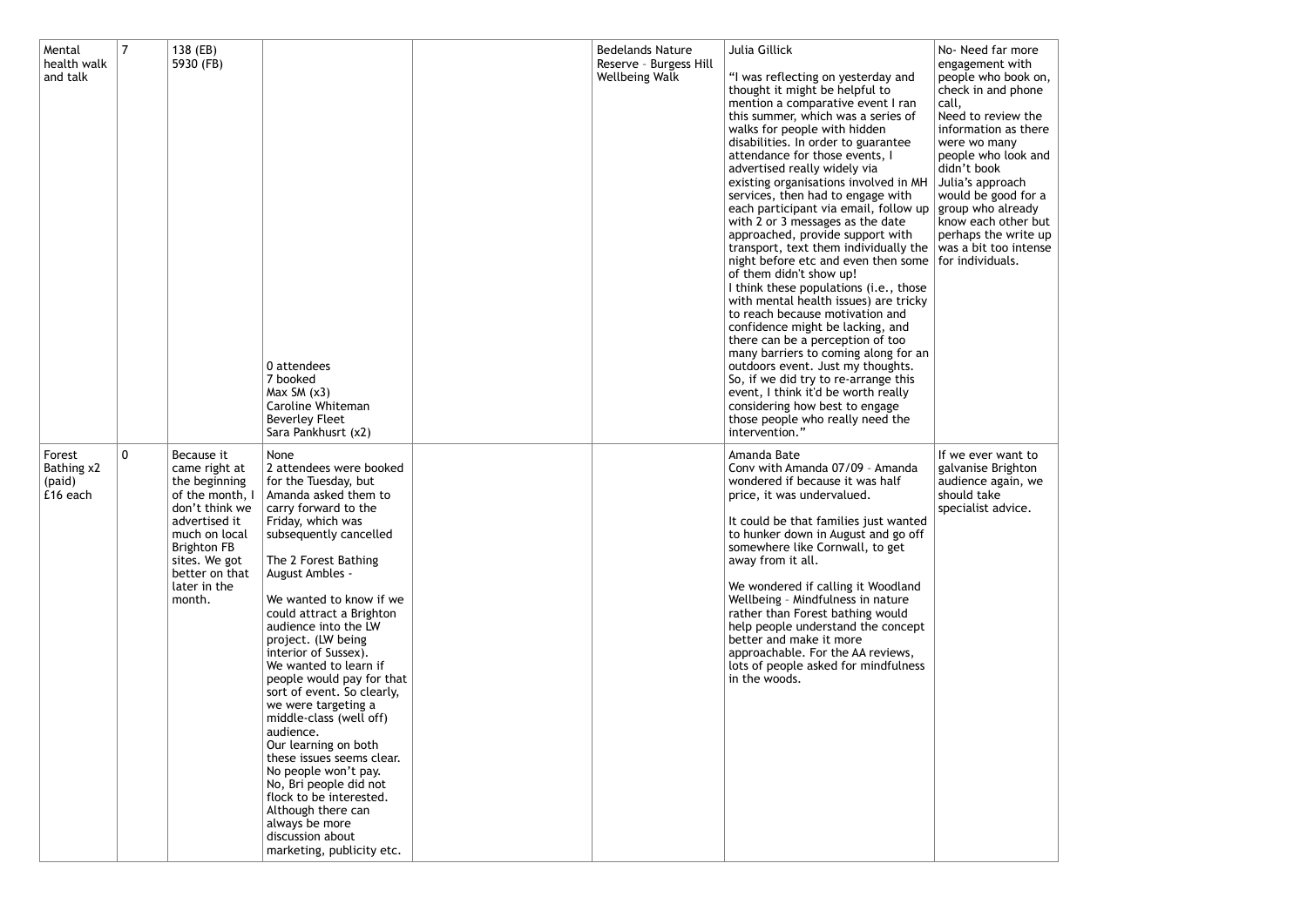# **6. Detailed discussion by issue**

| Daylands<br>Farm | 3 | 129 (EB)<br>124 (FB) | Attended;<br><b>Shirley Cross</b><br>Peter Desmond<br>Chris Lee<br>Cancelled;<br>Sarah Curd<br>Ann Blakelock (x2)<br>Leslie Ainslie (x2) | Lindfield<br>Brighton | Daylands Farm -<br>Ashurst | Derek Crush<br>Very Knowledgeable<br>Interesting<br>Dislikes Knepp Estate and vocal<br>about it<br>We were not aware of publicity<br>Disappointing no of attendees<br>3. We enjoyed the walk very much<br>& the interaction with attendees<br>4. It was very useful; everyone<br>seemed to get a lot from it,<br>asking interesting & relevant<br>questions<br>More attendees would make it<br>5.<br>more worthwhile | Peter Desmond and<br>Chris Lee are<br>founders of Fairer<br>World Lindfield and<br>started the Climate<br>Cafes, zoom lectures<br>and repair cafes in<br>the area.<br>Shirley Cross has<br>discovered a passion<br>for growing flowers<br>and vegetables<br>during lockdown and<br>has become<br>interested in<br>discovering the local<br>natural area, she<br>would make a great<br>advocate as she is a<br>warm and funny<br>communicator. |
|------------------|---|----------------------|------------------------------------------------------------------------------------------------------------------------------------------|-----------------------|----------------------------|----------------------------------------------------------------------------------------------------------------------------------------------------------------------------------------------------------------------------------------------------------------------------------------------------------------------------------------------------------------------------------------------------------------------|-----------------------------------------------------------------------------------------------------------------------------------------------------------------------------------------------------------------------------------------------------------------------------------------------------------------------------------------------------------------------------------------------------------------------------------------------|
|------------------|---|----------------------|------------------------------------------------------------------------------------------------------------------------------------------|-----------------------|----------------------------|----------------------------------------------------------------------------------------------------------------------------------------------------------------------------------------------------------------------------------------------------------------------------------------------------------------------------------------------------------------------------------------------------------------------|-----------------------------------------------------------------------------------------------------------------------------------------------------------------------------------------------------------------------------------------------------------------------------------------------------------------------------------------------------------------------------------------------------------------------------------------------|

| <b>ISSUES</b>                                                                        | Learning                                                                                                                                                                                                                                                                                                                                                                                                                                                                                                                                                                                                                                              |
|--------------------------------------------------------------------------------------|-------------------------------------------------------------------------------------------------------------------------------------------------------------------------------------------------------------------------------------------------------------------------------------------------------------------------------------------------------------------------------------------------------------------------------------------------------------------------------------------------------------------------------------------------------------------------------------------------------------------------------------------------------|
| What ages did we reach?                                                              | Mainly 45 - 70 year old's<br>Although we held AA in school holidays almost no children attended any apart from those geared specially at families. We had 10<br>total, 3 belonging to a walk leader                                                                                                                                                                                                                                                                                                                                                                                                                                                   |
| Effectiveness of ambles in reaching woodland users                                   | Effective, most that attended had been to sites before<br>As enjoyable and informative events they were good for people who already like woods, perhaps not so good for engagement in th<br>Lost Woods project, but if done regularly this could develop especially if we work on the engagement element.<br>Was August the best time? Only one event was family friendly.<br>Young families find it hard to attend with children<br>Working people - walks during the day<br>No walks at weekends / team couldn't give up all weekends<br>Would it have been better to do a few walks in different seasons? Evaluated different months vs attendance |
| Effectiveness of ambles in reaching non woodland users                               | Not effective<br>Would it have been more effective to approach groups / organisations to book them onto a walk tailored to them, rather than just<br>public? More diverse groups / reach more 'underserved' communities.                                                                                                                                                                                                                                                                                                                                                                                                                              |
| What we still don't know but we'd like to know                                       | Why people didn't come<br>Why people looked but didn't book on<br>Where people heard about the event as many couldn't remember<br>How do we reach non woodland users                                                                                                                                                                                                                                                                                                                                                                                                                                                                                  |
| <b>Effectiveness of Consultation devices</b><br>1. Talking<br>2. A5 Evaluation cards | 1. When number of attendees were low - chance to chat more and find out more about them and promote project. At Daylands<br>farm we all sat down for tea and biscuits afterwards - this allowed for more conversations<br>2. Very good. People were happy to fill them in / short                                                                                                                                                                                                                                                                                                                                                                     |
| <b>Planning</b>                                                                      | Did we have too many walks?<br>A lot of pre-planning was needed / risk assessments / publicity<br>We needed more time to think through and plan each amble, I think we did far too many and with less each one would be better.<br>We needed more time to talk to the walk leaders, James from SWT said "the last thing we need is more woods" - and Phil<br>mentioned woods not needing management - Lost woods messaging not coming across or is confusing.                                                                                                                                                                                         |
| Booking speakers                                                                     | Fairly straight forward thought some were more last minute that others which was nerve-wracking                                                                                                                                                                                                                                                                                                                                                                                                                                                                                                                                                       |
|                                                                                      |                                                                                                                                                                                                                                                                                                                                                                                                                                                                                                                                                                                                                                                       |

# at families. We had 10 in As enjoyable and informative events they were good for people who already like woods, perhaps not so good for engagement in the them, rather than just e project. At Daylands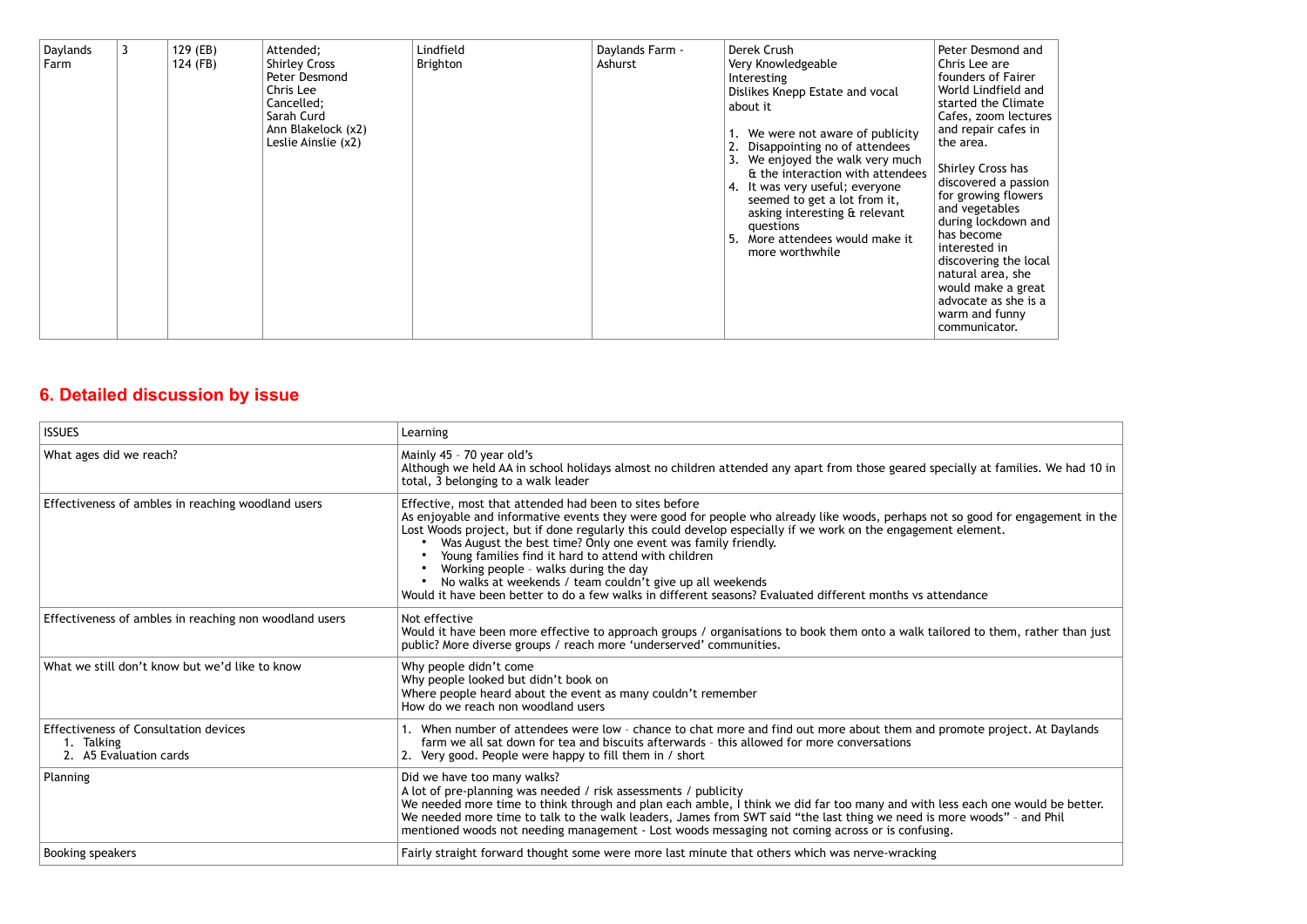| Use of Eventbrite                                                                                   | Did this put people off? 2 attendees found the walk via Eventbrite<br>Sent a reminder to those that booked on<br>Captured email addresses<br>Eventbrite gave good data on the amount of hits per event as opposed to the number of tickets bought, this is summarised above.<br>Eventbrite, should we incorporate the fee (we did with Will Ewart storyteller). Income & accounting seemed to have been very<br>smooth. Shall we use that again in the future?                                                                                                                                                                                             |                                                                                                                                                                                                                                                  |                                                                                                                                                                                    |  |
|-----------------------------------------------------------------------------------------------------|------------------------------------------------------------------------------------------------------------------------------------------------------------------------------------------------------------------------------------------------------------------------------------------------------------------------------------------------------------------------------------------------------------------------------------------------------------------------------------------------------------------------------------------------------------------------------------------------------------------------------------------------------------|--------------------------------------------------------------------------------------------------------------------------------------------------------------------------------------------------------------------------------------------------|------------------------------------------------------------------------------------------------------------------------------------------------------------------------------------|--|
| Success of Publicity 1<br>PAID ADVERT IN BN1 MAGAZINE                                               | I cannot see any evidence that this increased the attendance at the AAs. In fact, we thought that the readers of BN1 would be keen<br>on the Forest bathing, which had very little interest.                                                                                                                                                                                                                                                                                                                                                                                                                                                               |                                                                                                                                                                                                                                                  |                                                                                                                                                                                    |  |
| Success of Publicity 2<br>PAID FB ADVERT                                                            | There were two in August (one not charged for due to John Muir Award time credit). The Advert covered he whole of project area,<br>including Brighton and Billingshurst. The Adverts ran 28th July - 11th August, and 11th August - 25th August.                                                                                                                                                                                                                                                                                                                                                                                                           |                                                                                                                                                                                                                                                  |                                                                                                                                                                                    |  |
|                                                                                                     | Total budget: £84.00<br>Total Impressions (Delivered to this many people): 109,382<br>Total Reach (People that saw it on their page): 53,056<br>Results (How many people are likely to remember your advert after 2 days: 2,900<br>Cost per result: £0.03                                                                                                                                                                                                                                                                                                                                                                                                  |                                                                                                                                                                                                                                                  |                                                                                                                                                                                    |  |
| Success of Publicity 3<br>UNPAID SM POSTS ON OUR OWN CHANNELS AND POSTING ON<br><b>OTHER GROUPS</b> | AirS does not have a big reach via its SM.<br>Michelle has worked out we have 11 different SM channels between us.<br>Posting on Groups e.g., Hassocks uncovered. It's quite easy and in theory can reach many people.                                                                                                                                                                                                                                                                                                                                                                                                                                     |                                                                                                                                                                                                                                                  |                                                                                                                                                                                    |  |
| Success of Publicity 4<br>PUBLICITY DONE BY ALLIES EG SWT, LW, SWA                                  | Steve has written to them to ask what they did.<br>and press partners for their support.<br>Steyning for Trees sent to all members                                                                                                                                                                                                                                                                                                                                                                                                                                                                                                                         | An e-mail was sent to the allies on 27/07 asking them to advertise far and wide. It might have been a good idea to follow this up<br>Community Works - sent out via their members list to over 200 organisations in the Worthing / Brighton area |                                                                                                                                                                                    |  |
| Success of Publicity 5<br>MAILSHOTS, EG 'AIRS BULLETIN'                                             | on Mail Chimp, 3rd Bulletin sent out to via Mail Chimp to a subset (33) of those who agreed to received marketing mails from the<br>survey, 4th Bulletin sent out to the remaining people who agreed to receive marketing mails via Mail Chimp<br>Bulletin had links to the website/Eventbrite links for AA<br>It is hard to draw a conclusion as to the success of the bulletin, but there are over 320 village hall subscribers and now over 150<br>lost wood subscribers, so you would think that we would have had a better uptake.<br>Data from Mail Chimp re the first 320 bulletin<br>185 opened, 15 clicked on the links<br>Predicted demographics |                                                                                                                                                                                                                                                  | Michelle - 1st Bulletin sent out advertising AA to AirS Village Hall subscribers, 2nd Bulletin sent out to existing Lost Woods subscribers<br>Female Male Another Identity Unknown |  |
|                                                                                                     | Gender<br>Recipients Opens Clicks                                                                                                                                                                                                                                                                                                                                                                                                                                                                                                                                                                                                                          | Age Range<br>$18 - 24$<br>$25 -$<br>34<br>$35-$<br>44                                                                                                                                                                                            | Recipients Opens Clicks<br>0.0%<br>1.7%<br>3.4%                                                                                                                                    |  |
|                                                                                                     | 43.9% Female<br>52.5% Male<br><b>O.0%</b> Another Identity<br>3.7% Unknown                                                                                                                                                                                                                                                                                                                                                                                                                                                                                                                                                                                 | 45-<br>54                                                                                                                                                                                                                                        | 15.2%                                                                                                                                                                              |  |
|                                                                                                     |                                                                                                                                                                                                                                                                                                                                                                                                                                                                                                                                                                                                                                                            | 55<br>64                                                                                                                                                                                                                                         | 18.6%                                                                                                                                                                              |  |
|                                                                                                     |                                                                                                                                                                                                                                                                                                                                                                                                                                                                                                                                                                                                                                                            | 65+                                                                                                                                                                                                                                              | 61.0%                                                                                                                                                                              |  |
|                                                                                                     |                                                                                                                                                                                                                                                                                                                                                                                                                                                                                                                                                                                                                                                            |                                                                                                                                                                                                                                                  |                                                                                                                                                                                    |  |

| s is summarised above.<br>d to have been very         |  |  |
|-------------------------------------------------------|--|--|
| rs of BN1 would be keen                               |  |  |
| whole of project area,                                |  |  |
|                                                       |  |  |
|                                                       |  |  |
|                                                       |  |  |
|                                                       |  |  |
| idea to follow this up                                |  |  |
| E                                                     |  |  |
| g Lost Woods subscribers<br>eting mails from the      |  |  |
| ers and now over 150                                  |  |  |
|                                                       |  |  |
|                                                       |  |  |
|                                                       |  |  |
|                                                       |  |  |
| ther Identity <b>Unknown</b><br>cipients Opens Clicks |  |  |
| 0.0%                                                  |  |  |
| 1.7%                                                  |  |  |
| 3.4%                                                  |  |  |
| 15.2%                                                 |  |  |
| 18.6%                                                 |  |  |
| 61.0%                                                 |  |  |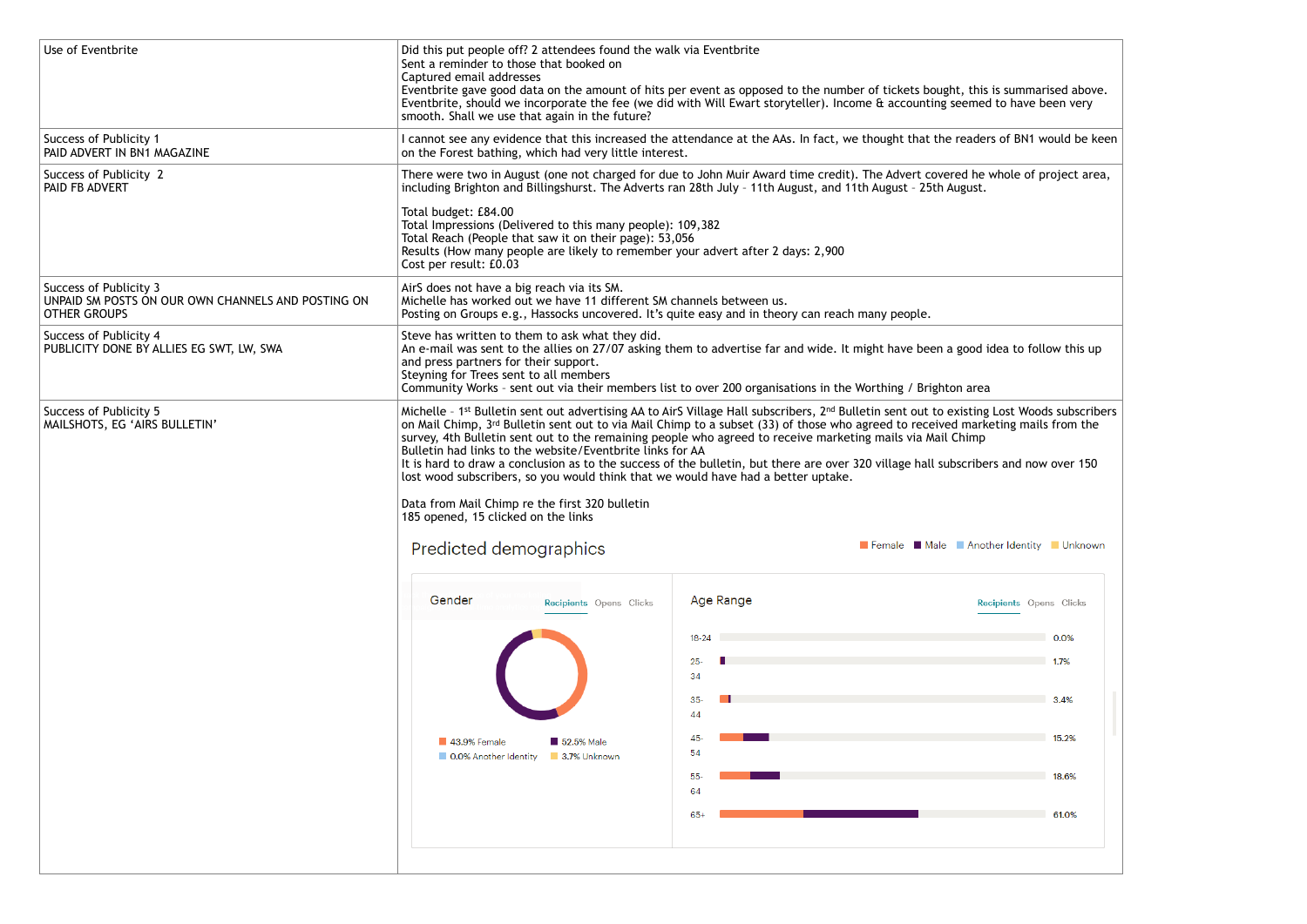# **Appendix 1 - August Ambles Evaluation Document – ongoing diary & comments, by Michelle**

| Success of Publicity 6<br><b>PRESS RELEASE</b>                                                               | The Press release was picked up by Uckfield FM and put on their website, Sussex local also gave me access to their events page and<br>all AAs were uploaded to their site. It is difficult to measure the success of these.<br>The Press release was printed in the Sussex Express, but we are unsure if any other local papers ran it.<br>Sophie Bartlett (potential volunteer) contacted us, saying she had seen us in the Mid Sussex Newsletter, which I believe is the Mid<br>Sussex district council newsletter (which I have now subscribed to). |
|--------------------------------------------------------------------------------------------------------------|--------------------------------------------------------------------------------------------------------------------------------------------------------------------------------------------------------------------------------------------------------------------------------------------------------------------------------------------------------------------------------------------------------------------------------------------------------------------------------------------------------------------------------------------------------|
| Success of Publicity 7<br>Hard copy A5 flyer                                                                 | We did hand out a lot of these at the Sussex County show, at the Amberley Museum environment day, but we do have a lot left.                                                                                                                                                                                                                                                                                                                                                                                                                           |
| Publicity 8<br>Should we have had hard copy posters, one by one, to put up in<br>local shops & notice boards | I think this would have been a good idea<br>The AA general poster was put up in the window, in a prominent position, in the Lewes Tourist office. It was also put up on the Dial<br>Post village notice board.<br>Fran gave to several shop owners in Henfield to put up / difficult to promote the ambles with just one poster - hard to include all<br>information.                                                                                                                                                                                  |
| Preamble communication with attendees                                                                        | Fran emailed all attendees beforehand as a reminder/directions. Daylands Farm - received cancellation emails or text back.<br>We needed to all have access to Eventbrite to be able to check who was coming when Michelle wasn't working.<br>There was a glitch with the family walk information with some information saying go to Tottington woods rather that Ditchling.<br>This was noticed and remedied about a week before the walk. The reminder was fine though. Would have been good to do this for<br>the wellbeing walk                     |
| Two were paid, some were unpaid - what do we think we<br>learned?                                            | All that booked came to the storytelling walk whereas 2 that booked for the family fun, didn't thought this might have been due to<br>the wrong info on the first booking email.<br>I think the paid events were a little much, maybe by donation could have been better?                                                                                                                                                                                                                                                                              |
| Asking donations for an amble                                                                                | Michelle found it awkward to ask for a donation (but how did the attendees react?) - Michelle - of the 3 attendees, the couple<br>approached me and gave me a donation, however, I did feel awkward mentioning it to the 3rd attendee, as it would have been a<br>pointed request to hand over money, which is not a donation. If there had been more attendees, I would have been more at ease<br>to mention it to them.                                                                                                                              |
| Value for money                                                                                              | Jessie- for this programme not value for money but catered to the right community in their local setting, with key community<br>involved, possible very good value.                                                                                                                                                                                                                                                                                                                                                                                    |
| Communication between airs team                                                                              | Good communication / updates at team meeting /well organised<br>In hindsight, we could have automatically sent attendee lists to walk leaders, so no-one had to ask for them. Jessie                                                                                                                                                                                                                                                                                                                                                                   |
| Decision to ban dogs - correct or not?                                                                       | Yes, it could be very distracting to have dogs. One child was afraid of dogs. Can do walks for dog walkers<br>Jessie felt it would have been good to have one dog friendly event maybe engaging with Dudes with Dogs?                                                                                                                                                                                                                                                                                                                                  |
| Maximum number of attendees we set, was it good?                                                             | Could have had more on Phil's walk, storytelling, and family fun yes.<br>Michael Blencowe stated that 20 was enough for the Woods Mill walks and having attended one, if you were at the back, it was<br>difficult to hear, so 20 was a good limit for that venue.                                                                                                                                                                                                                                                                                     |

| <b>Date</b>             | Action                                                                                                                                                          | Link to Document/<br>website/page | Outcome                      | Lesson Learned          |
|-------------------------|-----------------------------------------------------------------------------------------------------------------------------------------------------------------|-----------------------------------|------------------------------|-------------------------|
| 18/05/2021<br>- to date | August ambles were uploaded to an AirS website page with links to<br>either the Eventbrite pages or to the booking forms (in the case of<br>the Woodland Trust) |                                   | Sales started, but were slow | We cannot rely on the w |

| to their events page and |
|--------------------------|
| ich I believe is the Mid |
| e do have a lot left.    |
| also put up on the Dial  |
| er - hard to include all |
| ails or text back.       |
| ing.                     |
| ther that Ditchling.     |
| een good to do this for  |
| might have been due to   |
| endees, the couple       |
| it would have been a     |
| ve been more at ease     |
| ith key community        |
| n. Jessie                |
|                          |
|                          |
|                          |

website alone; we must be promoting also.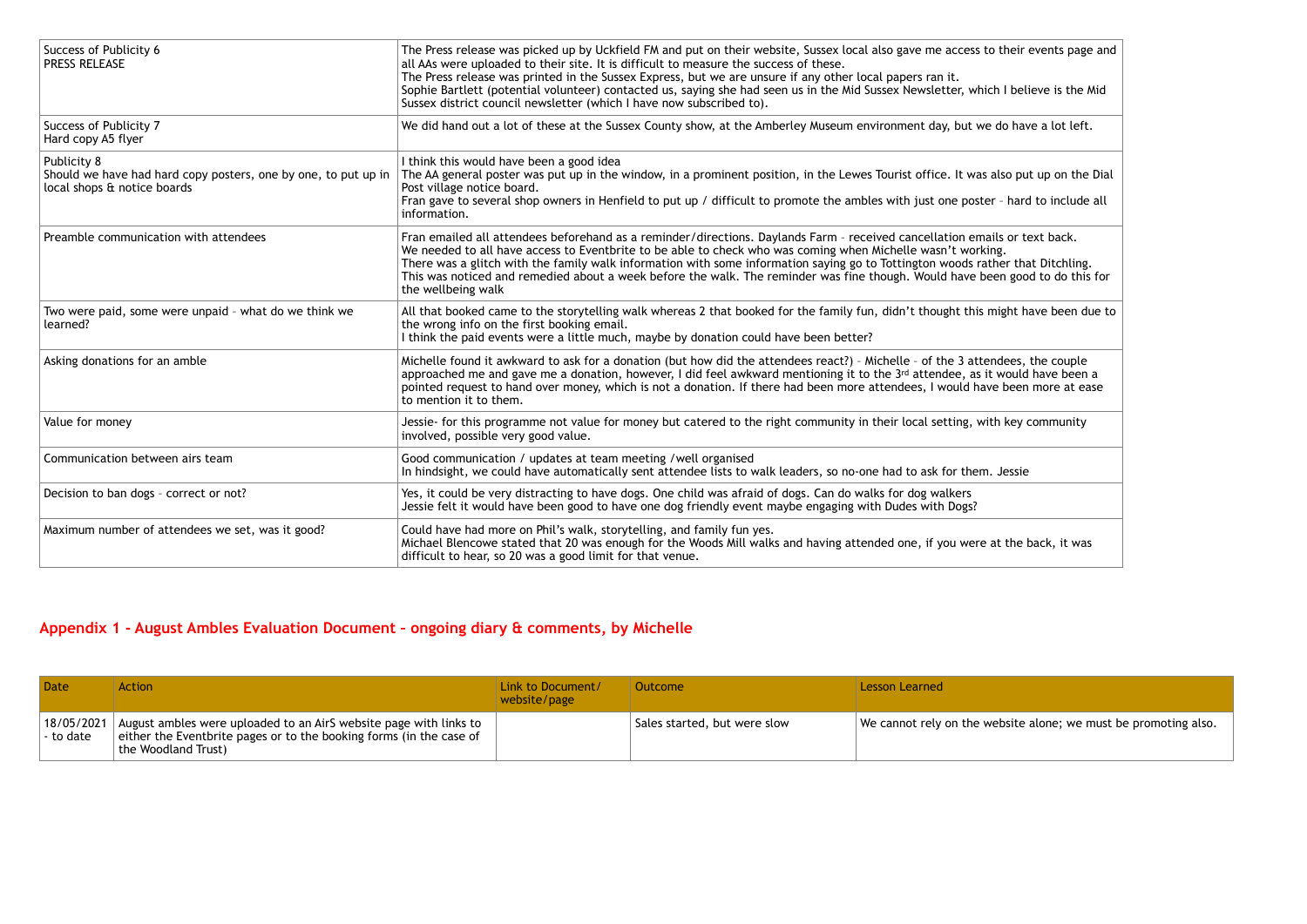2) We amended the words for Daylands farm to 'A lovely walk around Daylands farm', sales increased slightly.

We need to give more detail to the Storyteller walk as it is too bland and not engaging enough yet. We need to know the story

Engaging succinct wording is required to capture the imagination of the person who is looking/booking

| <b>Date</b>              | <b>Action</b>                                                                                                                                                                                                                                                                                                                                                                                                                                                                                 | Link to Document/<br>website/page                                                                 | <b>Outcome</b>                                                                                                                                                                                                                                                                                                                                                                    | <b>Lesson Learned</b>                                                                                                                                                                               |
|--------------------------|-----------------------------------------------------------------------------------------------------------------------------------------------------------------------------------------------------------------------------------------------------------------------------------------------------------------------------------------------------------------------------------------------------------------------------------------------------------------------------------------------|---------------------------------------------------------------------------------------------------|-----------------------------------------------------------------------------------------------------------------------------------------------------------------------------------------------------------------------------------------------------------------------------------------------------------------------------------------------------------------------------------|-----------------------------------------------------------------------------------------------------------------------------------------------------------------------------------------------------|
| June/July                | Eventbrite links for each Amble published                                                                                                                                                                                                                                                                                                                                                                                                                                                     |                                                                                                   | 1) Whilst Tony Whitbread's walk (on<br>Wednesday 4th August) was<br>publicised greatly on social media,<br>the ticket sales had been set to<br>stop too early and the event<br>closed over the weekend of 31st<br>July/1 <sup>st</sup> August, even though we<br>were still promoting it.<br>2) We noticed that if we didn't use<br>engaging words, the event didn't<br>sell well | 1) Eventbrite was revie<br>stop at midnight on<br>2) We amended the wo<br>around Daylands far<br>We need to give mo<br>bland and not engag<br>theme.<br>Engaging succinct w<br>imagination of the p |
| July                     | BN1 $\frac{1}{2}$ page advert and editorial in June, July and August issues.                                                                                                                                                                                                                                                                                                                                                                                                                  |                                                                                                   | No hard evidence of a large increase in<br>bookings on the website following<br>advertising.                                                                                                                                                                                                                                                                                      |                                                                                                                                                                                                     |
| $15/07/21$ &<br>28/07/21 | Marketing e-mail set up to promote AA sent out to<br>1) All AirS staff<br>2) All LW Partners - attendees at the monthly team meeting,<br>WT, SWT, SWA, SameSky, Vikki Fenner, Arianne<br>"August Ambles are a set of a dozen short walks in the woods in<br>Sussex. Please would you share the email below widely to your<br>family and friends, local community groups, e-lists etc. Anyone<br>interested in green or environmental issues or who loves nature<br>might like to come along." |                                                                                                   |                                                                                                                                                                                                                                                                                                                                                                                   |                                                                                                                                                                                                     |
| 27/07/21                 | Press Release sent to local and national radio and press to the list<br>located in SharePoint                                                                                                                                                                                                                                                                                                                                                                                                 | Free walks/talks in<br>Sussex woods - August<br>  105 Uckfield FM<br><b>Events - Sussex Local</b> | Uckfield FM located the Press release<br>on their website<br>Sussex Local sent us a link to upload<br>the AA's on their what's up guide on the<br>website                                                                                                                                                                                                                         |                                                                                                                                                                                                     |
| 29/07/2021               | 2 Posters put up in Dial Post Village                                                                                                                                                                                                                                                                                                                                                                                                                                                         |                                                                                                   | Potentially may have increased the<br>Daylands farm booking - but those who<br>did book, did not turn up on the day.                                                                                                                                                                                                                                                              |                                                                                                                                                                                                     |
| 29/07/2021               | Facebook Ads run                                                                                                                                                                                                                                                                                                                                                                                                                                                                              |                                                                                                   |                                                                                                                                                                                                                                                                                                                                                                                   |                                                                                                                                                                                                     |
| 29/07/2021               | Instagram Post featuring Posters in Dial Post                                                                                                                                                                                                                                                                                                                                                                                                                                                 |                                                                                                   |                                                                                                                                                                                                                                                                                                                                                                                   |                                                                                                                                                                                                     |
| 31/07/2021               | Individual Facebook shares of all the AAs, but The Mens walk, Forest<br>Bathing and Phil Truluck's walk/talk on ash die-back.                                                                                                                                                                                                                                                                                                                                                                 |                                                                                                   |                                                                                                                                                                                                                                                                                                                                                                                   |                                                                                                                                                                                                     |

iewed and all ticket sales were amended to n the day before.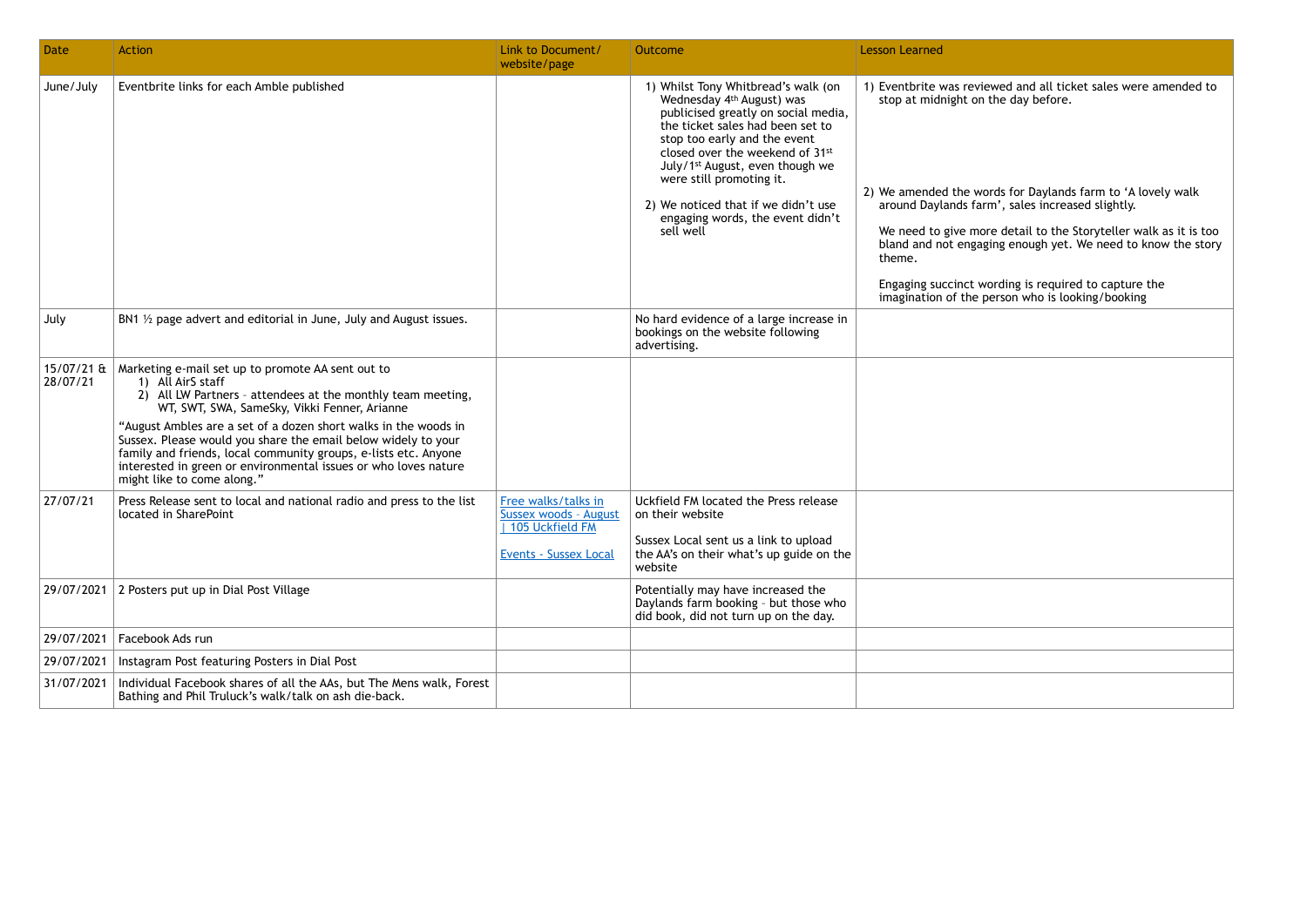The only thing we can do is actively share from LW FB page onto groups we are joined too. Not sure if there is any other way around : time.

| <b>Date</b>                | <b>Action</b>                                                                                                                                                                                                                                                                                                                                                                                                                                                                                                                                                                                                                                                                                                                                                     | Link to Document/<br>website/page | Outcome                                                                                                                                                                                                             | <b>Lesson Learned</b>                                                                                                      |
|----------------------------|-------------------------------------------------------------------------------------------------------------------------------------------------------------------------------------------------------------------------------------------------------------------------------------------------------------------------------------------------------------------------------------------------------------------------------------------------------------------------------------------------------------------------------------------------------------------------------------------------------------------------------------------------------------------------------------------------------------------------------------------------------------------|-----------------------------------|---------------------------------------------------------------------------------------------------------------------------------------------------------------------------------------------------------------------|----------------------------------------------------------------------------------------------------------------------------|
| 30/07/2021                 | Steve - "Every day I am putting a few posts up on social media to<br>publicise August Ambles, I know Fran is too. Michelle, we need to<br>somehow capture this, both for the evaluation and for doing it again<br>for the next LW events, e.g., Photo comp and Sept 25 <sup>th</sup> and so on<br>into the future.<br>So, for e.g. I have joined and posted on FB<br>Billingshurst Village Help & Information - reach to 6000<br>Billingshurst Village (I think) 1700<br>Also posted on Billingshurst PCC<br>Hassocks Uncovered - 8000<br>Lewes present - 12000<br>Lewes Urban Arboretum, Trees Committee of Friends of Lewes<br>SWOG Small Woods Owners group (not so useful because is national)<br>6000<br>Laughton Greenwood 600<br>Greenhavens Network 1,200 |                                   |                                                                                                                                                                                                                     |                                                                                                                            |
| 20/07/2021<br>$-04/08/202$ | Bulletin sent out advertising AA to AirS Village Hall subscribers<br>2 <sup>nd</sup> Bulletin sent out to existing Lost Woods subscribers on Mail<br>Chimp<br>3rd Bulletin sent out to via Mail Chimp to a subset (33) of those who<br>agreed to received marketing mails from the survey<br>4th Bulletin sent out to the remaining people who agreed to receive<br>marketing mails via Mail Chimp<br>Bulletin had links to the website/Eventbrite links for AA                                                                                                                                                                                                                                                                                                   |                                   | The Lost Woods audience on Mail<br>Chimp now has 163 subscribers, which<br>we can now send information out as a<br>whole.<br>Update 25/11 - LW now has over 400<br>subscribers on Mail Chimp                        |                                                                                                                            |
| 02/08/2021                 | Forest bathing in Stanmer Park on Tuesday 03/08/2021 had only 2<br>bookings despite sharing the event on FB groups and personal<br>accounts. The decision was taken to cancel the Tuesday event and<br>see if the bookings would attend the Friday evening event. I have<br>added the Friday event to Sussex Local's what's on page and shared<br>it on FB again. Amanda is sharing on her side too                                                                                                                                                                                                                                                                                                                                                               |                                   | Potential factors for the lack of uptake<br>for Forest bathing.<br>1)Cost<br>2) August holidays<br>3) Weather<br>4)Covid<br>5) Forest bathing so new that people<br>are not yet seeing it as an event to<br>attend? | Amanda says that her                                                                                                       |
| 02/08/2021                 | We noticed that the Phil Truluck walk, because it was advertised via<br>the Woodland Trust, was not automatically advertised in our paid FB<br>ad for the AA.                                                                                                                                                                                                                                                                                                                                                                                                                                                                                                                                                                                                     | <b>Events - Sussex Local</b>      | We set up an individual event/page on<br>FB to advertise and this walk is also on<br>the Sussex local What's on page                                                                                                | The only thing we can<br>groups we are joined<br>it. A learning for next                                                   |
| 2/08/2021                  | Unfortunately, due to Covid Isolating, Tony Whitbread's walk has<br>had to be postponed.                                                                                                                                                                                                                                                                                                                                                                                                                                                                                                                                                                                                                                                                          |                                   | The walk is to be re-scheduled around<br>October time - to be confirmed<br>The attendees have been informed via<br>mail within Eventbrite.                                                                          | There are going to be<br>need to review each,<br>circumstance, it was f<br>strength of experienci<br>continue the walk wit |
| 02/08/2021                 | Marketing e-mail set up to promote AA sent out to AirS Trustees<br>"August Ambles are a set of a dozen short walks in the woods in<br>Sussex. Please would you share the email below widely to your<br>family and friends, local community groups, e-lists etc. Anyone<br>interested in green or environmental issues or who loves nature<br>might like to come along."                                                                                                                                                                                                                                                                                                                                                                                           |                                   |                                                                                                                                                                                                                     |                                                                                                                            |

private events are normally booked up.

There are going to be circumstances beyond our control, and we need to review each, to work out the best course of action. In this circumstance, it was felt that people had probably booked on the strength of experiencing a walk with Tony Whitbread and to continue the walk without him could leave people disappointed.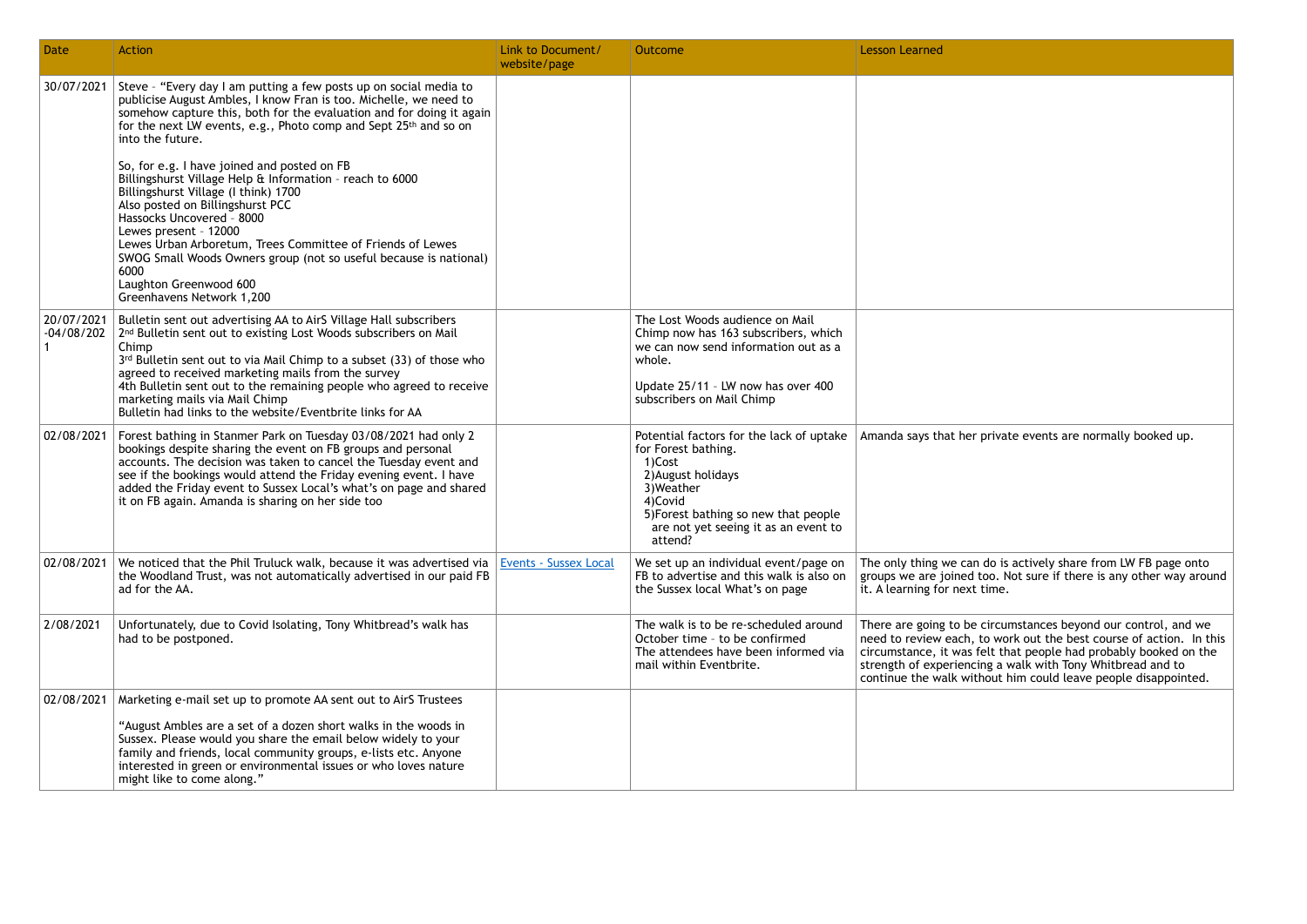## Appendix 2 - SWOC Evaluation

| <b>Date</b>            | <b>Action</b>                                                                                                                                                                                                                                                                                                                                                                                                                                                                                                                                                                                                                                                                                                                                                                                                                                                                                                                                                                                                                                                                                                                                                                                                                                                                                                                                                                                         | Link to Document/<br>website/page | Outcome | <b>Lesson Learned</b> |
|------------------------|-------------------------------------------------------------------------------------------------------------------------------------------------------------------------------------------------------------------------------------------------------------------------------------------------------------------------------------------------------------------------------------------------------------------------------------------------------------------------------------------------------------------------------------------------------------------------------------------------------------------------------------------------------------------------------------------------------------------------------------------------------------------------------------------------------------------------------------------------------------------------------------------------------------------------------------------------------------------------------------------------------------------------------------------------------------------------------------------------------------------------------------------------------------------------------------------------------------------------------------------------------------------------------------------------------------------------------------------------------------------------------------------------------|-----------------------------------|---------|-----------------------|
| 5 <sup>th</sup> August | Ash dieback at Butcher's Wood<br>Jessie and I went to this yesterday, it was good. Brief learning<br>points:<br>Useful to arrive early, introduce yourself at the beginning<br>and tactfully jot down people's names if possible as they<br>arrive<br>Wear an AirS fleece if you can<br>We were about 12 yesterday which is a pleasant number,<br>people came and went<br>Having the evaluation card is good, ask people's number at<br>the beginning, try to keep the cards, then get them to fill in<br>at the end<br>Take lots of pens<br>Sarah says there are pens in the stationary cupboard at the<br>office. Otherwise buy.<br>They won't all fill them in but every little helps<br>Ask at the beginning if anyone minds photos. Yesterday it<br>was all light-hearted and no-one objected.<br>Take first aid box<br>I thought having two of us was good, it allowed us to 'work<br>the room' i.e., chat to different people. I learnt a lot<br>Jessie identified people to talk to re oral history, & captured<br>a few key names and phone numbers etc<br>Take photos and put on social media the next day - it's an<br>opportunity to publicise the upcoming ones<br>I took some surveys with me and had intended to hand them<br>out at the end to anyone keen. But it was raining and I was<br>focussing on the eval cards.<br>Phil Truluck was very pleasant and didn't query anything. |                                   |         |                       |

| Visibility - Engagement    | Consultation on Activities |                    |
|----------------------------|----------------------------|--------------------|
| <b>Woodland Users (WU)</b> | Non Woodland Users (NWU)   | Hard to Reach(H2R) |

| Strengths                                                                                                                       | Weaknesses                                                   |
|---------------------------------------------------------------------------------------------------------------------------------|--------------------------------------------------------------|
| WU - good to be seen on social media                                                                                            | Didn't engage local people with local woods, other than Bute |
| Local communication - understanding our role                                                                                    | Same old people                                              |
| Develop with local groups                                                                                                       | Needed more engagement with leaders                          |
| Nice partnership working                                                                                                        | Not H2R or NWU                                               |
| Visibility - we did as much as possible, publicity, marketing, partners, platforms, and networks - we learnt<br>about FB groups |                                                              |

tchers Wood and Tilley's Copse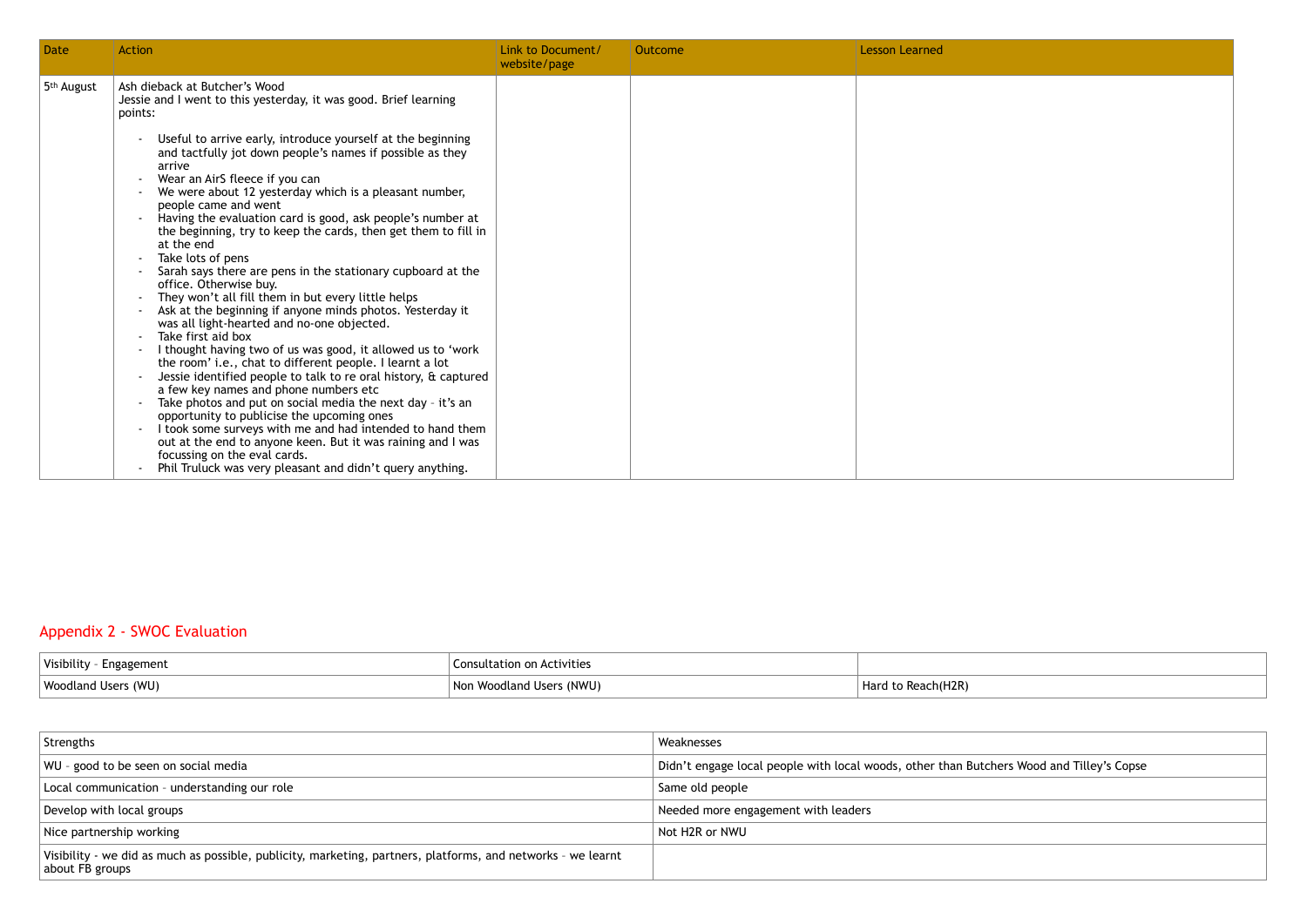Appendix 3 – What people want to learn and what they value

Word cloud generated from the question, what have you valued most from today?

trees n much nature walking community new stories Hearing seeing knowledge really talk learnt lot WOOdland woodland management Learning fresh air Woods answered people Enjoyed interesting Lovely info activities James great guide shared good

Amblers indicated that they would like to learn the following.



| Consultation - See results of cards, we built our relationship with local groups, citizen science                                                                                       |                                                                 |
|-----------------------------------------------------------------------------------------------------------------------------------------------------------------------------------------|-----------------------------------------------------------------|
| Engagement - The Card and questions, 20 said they would like to get involved/be put in touch with a<br>conservation group, a few for mailing list and future activities                 |                                                                 |
| Opportunities                                                                                                                                                                           | Challenges                                                      |
| Doing it yearly would create more word of mouth/build up cyclicity                                                                                                                      | Covid                                                           |
| Include local people with knowledge                                                                                                                                                     | Needed specific poster                                          |
| Learning walks                                                                                                                                                                          | Social Media reach didn't have a hight percentage of engagement |
| Activity walks                                                                                                                                                                          | Visibility - Paid £150 for BN1 advert                           |
| Varied to capture interest, but tailored to local groups and be sustainable                                                                                                             | SWT and WT only (or mainly) advertised their own                |
| Use an event planning template and a publicity plan/template                                                                                                                            | Need a hook to draw in NWUs                                     |
| If doing again, plan walks for different seasons/time of year/weekends                                                                                                                  | H <sub>2R</sub> walks are very time intensive                   |
| Debrief and reflect after each walk (and event)                                                                                                                                         |                                                                 |
| Remember on social media to make 5 offers before 1 request                                                                                                                              |                                                                 |
| Everybody who paid for the Storytelling event came - next time experiment with charging for some walks - $E5$<br>including Eventbrite fee, but find a way to keep it cheap for families |                                                                 |
|                                                                                                                                                                                         |                                                                 |